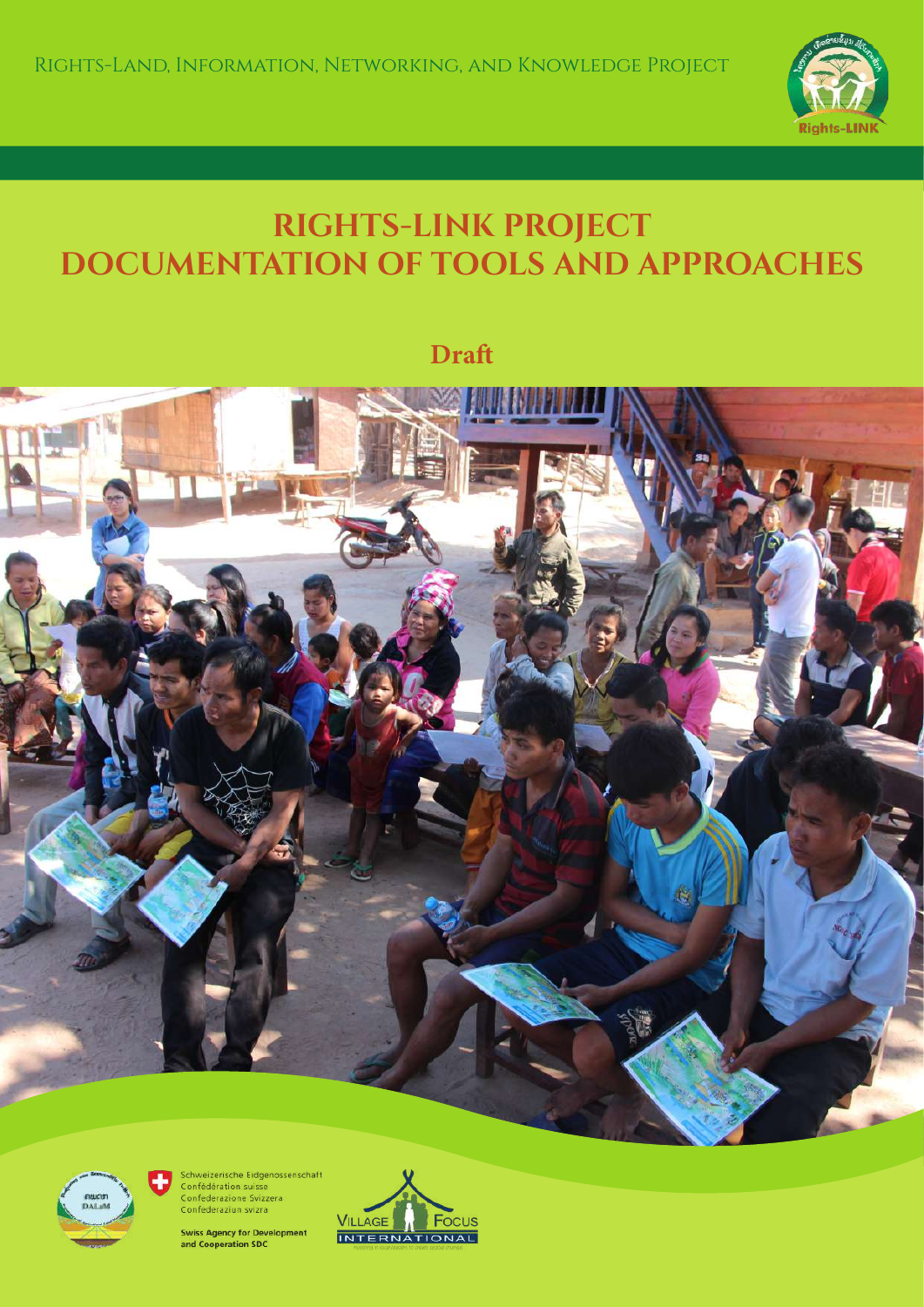## **INTRODUCTION TO THIS BOOKLET AND THE RIGHTS-LINK PROJECT**

The initial seeds of the Rights-LINK project (Rights-Land, Information, Networking, Knowledge) were sown in 2001, when Village Focus International (VFI) feld staf observed that large-scale land acquisitions were having profound impacts upon rural farming families in southern Lao PDR (hereafter Laos). After working with farmers to help secure their land and livelihoods, the Rights-LINK (RL) phase I project began with and inception phase in 2007, supported by Swiss Development and Cooperation (SDC), and ran through two full phases for eight years from 2009 until December 2016.

Land-based investments continue to fuel Laos' rapid economic growth, yet the benefts have not always been equally shared. Communities' lack of knowledge and information about land rights combined with increasing pressures on land has resulted in some rural communities losing access to and ownership of their land.

To address these challenges, Phases I and II of the project (RL-I and RL-II) pioneered the **rights-based approach to land issues in Laos.** Village Focus International (VFI), through our Rights-LINK project, continues to be a leader in Laos in the feld of land rights, natural resource management, forestry, agriculture and rural livelihoods.

A rights-based approach is a conceptual framework for the process of development that is normatively based on international human rights standards and operationally directed to promoting and protecting human rights. In the context of RL, a rights-based approach is used to empower rights-holders (rural communities afected by land issues) and to build capacity of duty bearers (local government, policy-makers, private sector actors) to uphold these rights.

The **overall objective** of RL continues to be to empower rural communities to fully exercise their land rights in a sustainable and equitable manner.

Over the past eight years, RL-I and RL-II has successfully worked with over 350 rural villages in eight districts across four provinces: Sekong, Salavan, Luang Namtha and Bolikhamxay. RL has achieved the following key milestones:

- » Produced and disseminated communications tools and materials to provide rights education, training and information to over 300 villages;
- » Trained 180 village paralegal volunteers and set up 60 Village Mediation Units;
- » Worked closely with over 100 partners, including central government Ministries, provincial and district offices, donors, local and international non-profit organisations, and private sector companies;
- » Established four Land Information Resources Centres;
- » Produced evidence-based reports and case studies to inform policy dialogue on the National Land Policy and Land Law;
- » Established and coordinated several platforms for multi-stakeholder dialogue on land issues, including the National University Research Forums and Responsible Agricultural Investment Working Group; and
- » Conducted participatory land use planning (PLUP) integrated with land rights education in over 80 villages

**Te purpose of this booklet** is to compile the tools and approaches developed, tested and applied by the Rights-LINK teams. VFI hopes that others will be able to capitalize upon the successes of the RL project, to adapt, replicate and scale-up the tools and approaches contained in this booklet.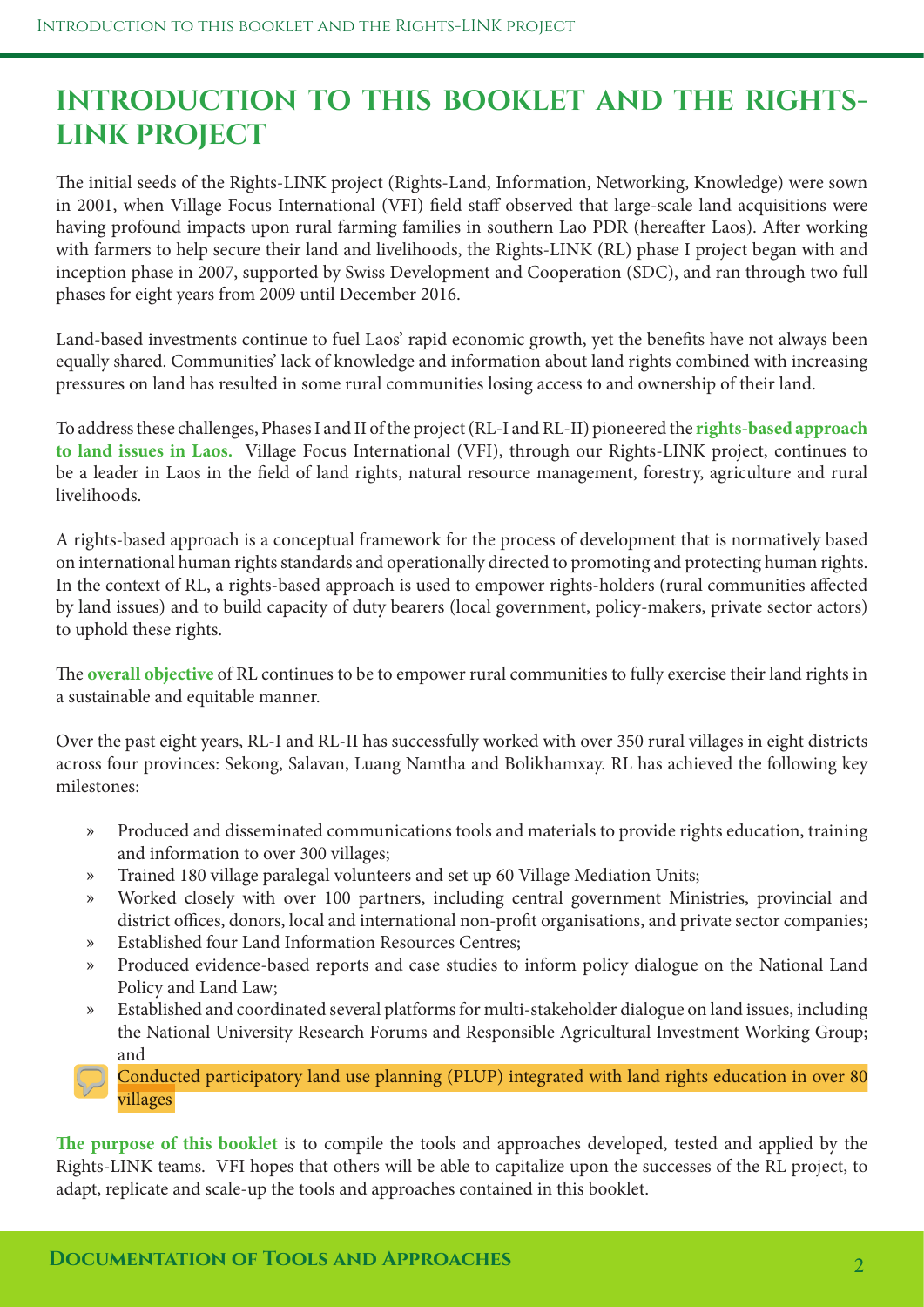The booklet is divided into four main sections, covering four 'themes' or intervention areas of RL:

- 1. Access to Justice and Legal Information
- 2. Strengthening Land Governance
- 3. Alliance Building and Policy Dialogue
- 4. Private Sector Engagement

Under each theme, the specifc tools and approached that have been developed, tested and applied by RL are described in more detail. There are nine key tools and approaches captured in this booklet, although the RL team has been involved in many diferent areas that are not included here since they were not solely RL initiatives. These include the FLEGT network, training and capacity building for local nonprofit associations (NPAs), action research on hydropower and resettlement, community-based environmental protection plans, agro-ecology initiatives, and many more.

This booklet is produced with the intent of showcasing the most successful RL approaches that can be useful for other development actors to apply in their own work.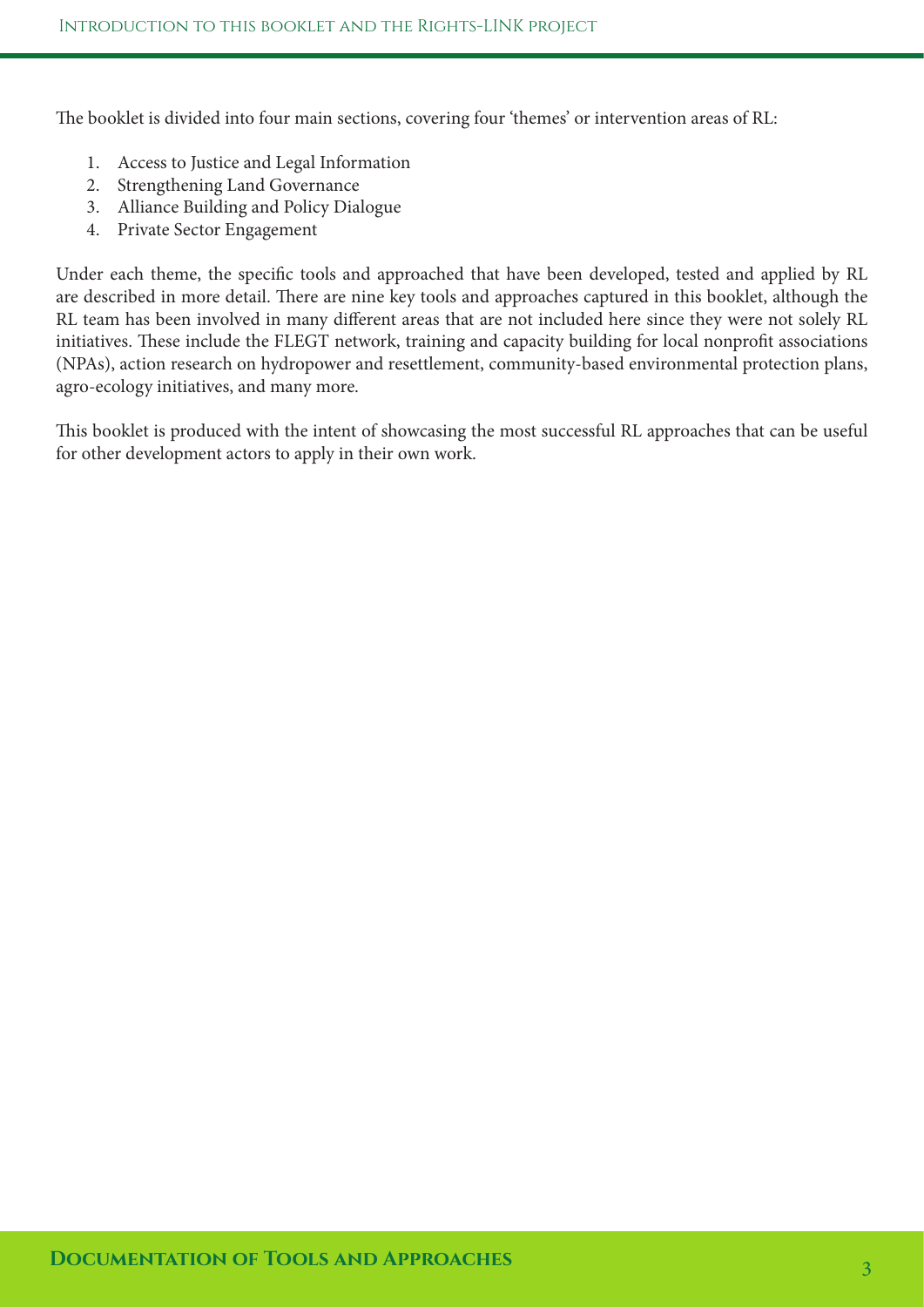

## **I. ACCESS TO JUSTICE AND LEGAL INFORMATION**

#### **INTRODUCTION**

One of the cornerstones of the Rights-LINK (RL) project is to ensure that rural communities have access to justice, resolve conficts through appropriate channels, and have access to a variety of legal information, especially related to land and natural resources. In Laos, the justice system can be difficult for villagers to navigate. While there are channels for submitting grievances, such as through the National Assembly Hotline or People's Provincial Assembly Hotline in Champasack Province, there is no system for tracking how these grievances were resolved or if complainants were satisfied with the outcome. The RL project found that conflicts related to land were increasing due to more pressures on land. At the same time, rural communities and local authorities alike did not fully understand laws and regulations related to land, and accessing legal information was difficult.

The Gap Analysis conducted by RL in its target provinces (Bolikhamsay, Sekong, and Luang Namtha) provided a guiding framework for developing interventions to support improved access to justice and legal information. The RL project developed several tools and approaches for supporting communities and government partners to provide access to justice and provide legal information. The RL team also noted that villagers and local authorities did not fully understand their rights under international and domestic laws. RL found that conficts were best resolved at the local level before escalating to higher levels, so a key approach was to strengthen the Village Mediation Committees and implement a strong paralegal program.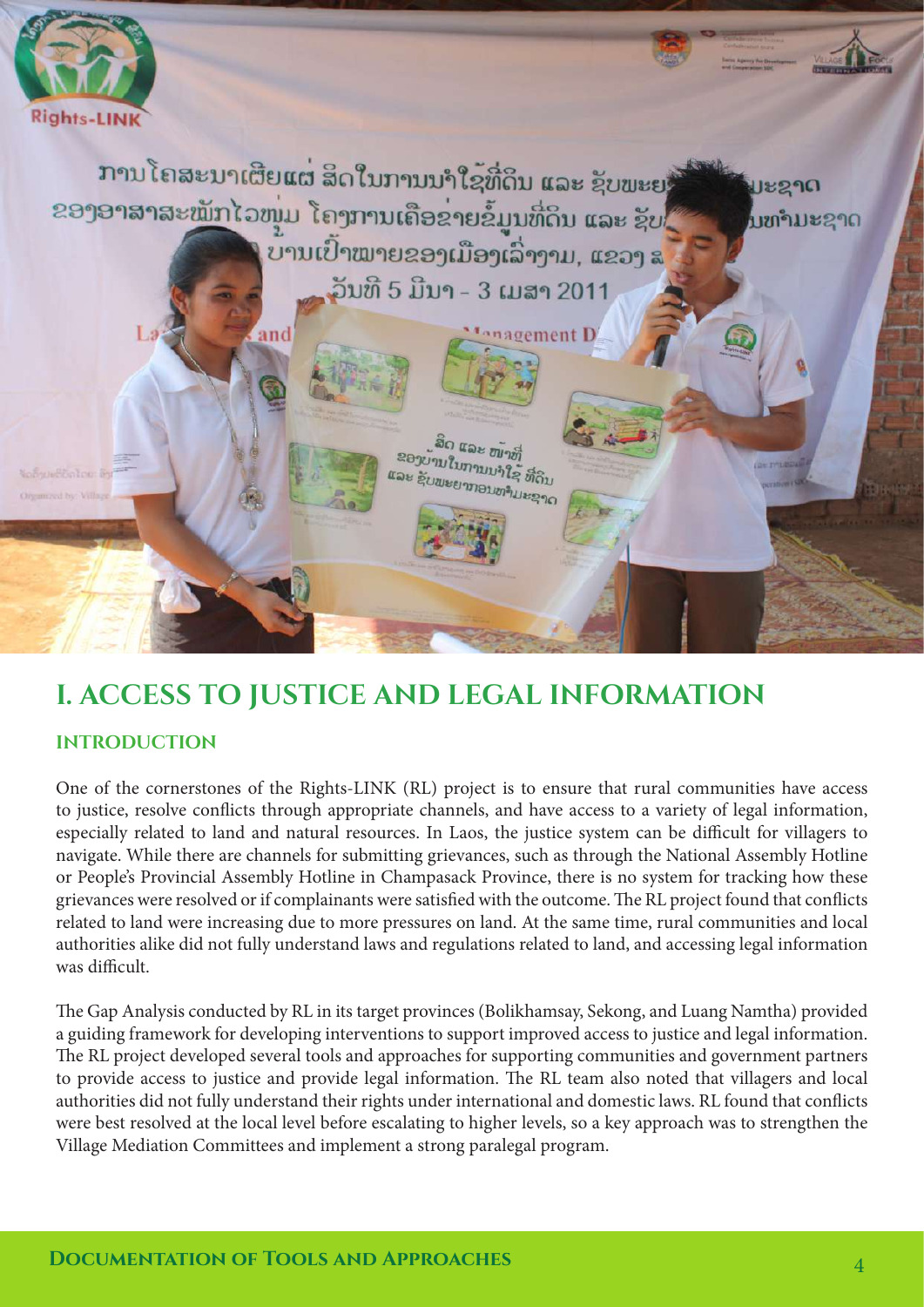For government officials, RL delivered capacity building to assist officials to carry out their responsibilities relating to confict resolution, provision of information, and functioning justice mechanisms. RL also developed a suite of training tools and materials to equip duty-bearers with skills and knowledge to ensure they can carry out their duties. For villagers, RL created a suite of community legal education tools that make complex legal concepts easier for villagers to understand. These legal education tools are also used by village authorities, civil society organisations, and government officials, to deliver legal information – especially about land and natural resources – directly to villagers in a culturally and linguistically-appropriate manner.

#### **APPROACH 1: VILLAGE-LEVEL CONFLICT RESOLUTION**

Village mediation plays a vital role in preventing and resolving conficts at village level using compromise approaches, which are one of the grassroots justice tasks in line with the Master Plan for Law Development to 2020<sup>1</sup> to promote Lao as a state fully governed by the rule of law. This objective to work towards the "state of law" from the grassroots level and developed-village clusters through line organisations to build equality on law basis and create opportunities for people to access justice by gradually improving and upgrading the quality of village mediation.

In Laos, Village Mediation Committees (VMCs) are village-level confict resolution units comprised of fve village representatives elected by the whole village. VMCs are ofen the frst step for villagers to seek justice or advice for resolving conflicts. The VMCs are mandated to resolve village-level conflicts on a variety of topics, including land and natural resource management, before escalating grievances to higher levels. RL's approach to strengthening villagers' ability to resolve conficts involves 'Training of Trainers' (ToT) capacity building for local government officials, which is described in detail below.

Previously, Village Mediation Committees were called Village Mediation Units (VMUs). VMCs were enacted under Prime Minister's Instruction No. 01/PM on 6 January 2016 and Ministry of Justice No. 404/MoJ on 28 April 2016. Afer the Instructions, new VMC members were just beginning to be elected according to VMC guidance, so there are few organisations working with VMCs. RL was one of the frst and only projects to fll this gap and meet the needs of government and village-level confict resolution committees.

A key advantage of the VMC is that it is an official body under the Department of Justice, and already plays an important role in village life and confict mediation and resolution. RL's approach to strengthening the VMCs encouraged exchanges amongst VMC members to share lessons learned. Another strength of the new MoJ legislation that established the VMCs is that the roles and responsibilities of the complainant as well as the VMC members are outlined clearly. Under the new legislation, the elected members can be anyone from the village, not just from village authorities or mass organisations.

VFI staf members of the RL-II project completed several steps to assist VMCs in confict transformation, beginning with a needs assessment for government trainers to identify gaps in the current confict resolution processes. The needs assessment was conducted in coordination with the Ministry of Justice (MOJ) and Ministry of Agriculture and Forestry (MAF). Based on the needs assessment, the RL team then drafed a training curriculum with participation and collaboration from MOJ and line agencies. Tis curriculum was used to deliver ToT training for local officials to become 'Master Trainers', and these Master Trainers use the skills they learn to train VMC members in their district in efective confict management and resolution. Following the ToT training, the government participants helped to develop and strengthen the curriculum further. The curriculum comprises six chapters including the mission and responsibilities of the VMCs.

<sup>1</sup> August 2009, issued by MoJ, Office of the Supreme People's Prosecutor, People's Supreme Court, Ministry of Security.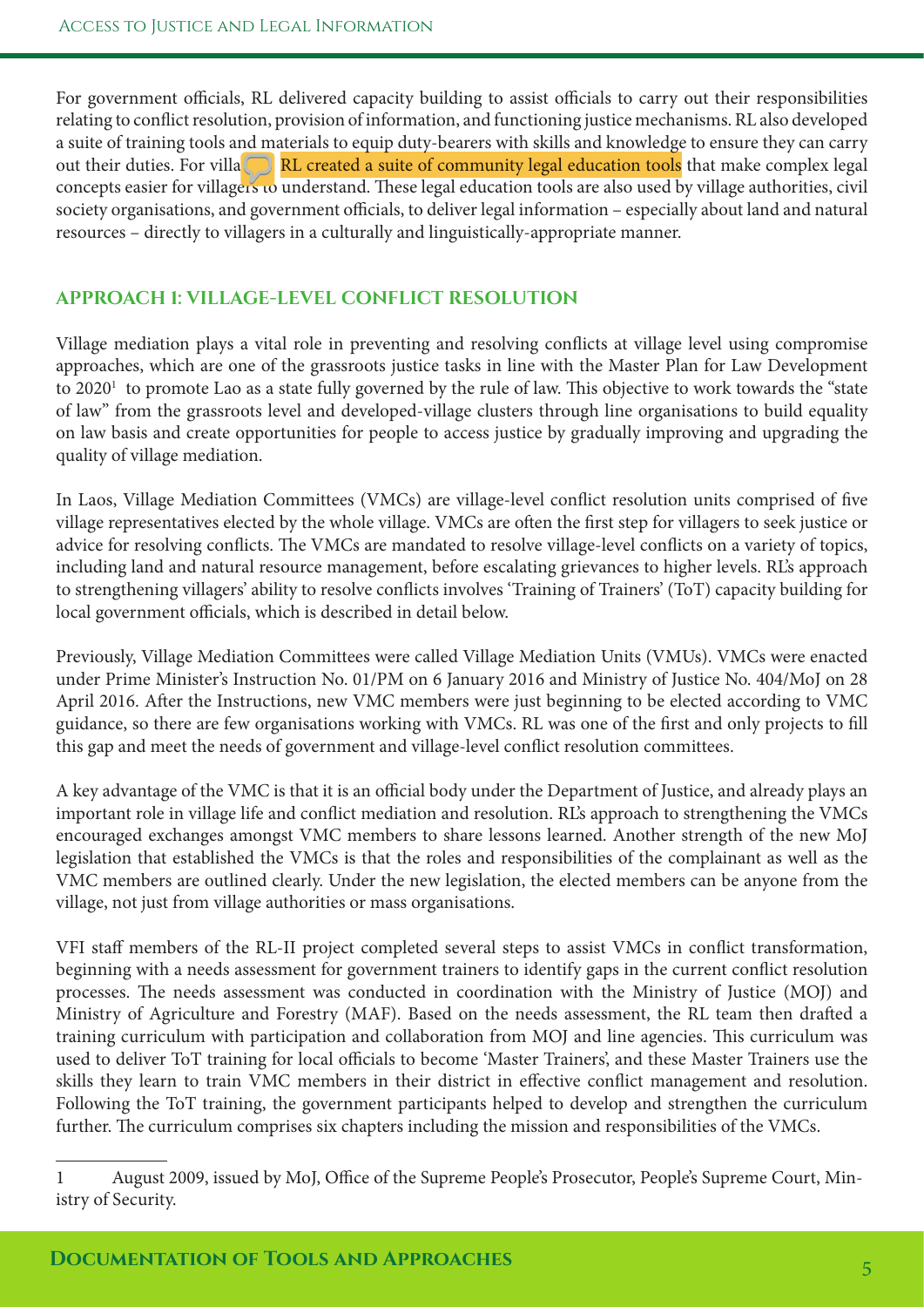Thirty trainers (7 women) from three provinces and six districts have been trained so far. These trainers were from the District Agriculture and Forestry Offices (DAFOs) and Provincial Agriculture and Forestry Offices (PAFOs), the Department of Justice (DoJ) and Provincial Departments of Justice (PoJs), Lao Women's Union, and District Offices of Natural Resources and Environment (DoNREs). These officials returned to their jurisdictions and helped VMC members to better understand their roles and responsibilities when helping villagers to resolve conficts, especially those related to land.

Officials who participated in the training told RL staff that they could "more deeply understand the systems and methods for solving complaints" afer attending the training, and they asked for further training and a "reference book" that could be provided to VMCs for further guidance.

There are some challenges that remain with the strengthening of VMCs. For example, the election of the VMC members is not monitored by RL, so the project cannot be sure if the whole village is involved in the decisionmaking. In addition, there is not yet a monitoring system to follow up if and how well the government Master Trainers train the VMC members. The curriculum of the VMC training has been drafted but not yet tested, and RL plans to test and revise the curriculum in the future. VFI recommends focus on these areas in future iterations of the Access to Justice component. VFI also recommends to broaden the scale of the training to develop VMC skills related to efective management of land and natural resources, including the provision of basic legal information. VMC members also need better understanding about what mechanisms to use if they cannot resolve conficts at local levels.

#### **APPROACH 2: PARALEGAL PROGRAM**

Community paralegals are grassroots advocates who use their knowledge of the law to seek concrete solutions to achieve justice for community members. Based on the needs of a given case, they may employ such tools as mediation, legal advice, education, and advocacy to local authorities. RL developed a suite of legal empowerment tools that these 'frontline legal defenders' can use, and also built the skills and capacities of paralegal volunteers in 60 villages in six target districts of three provinces.

Three main groups were selected to be paralegal volunteers: (1) villagers with some legal background<sup>2</sup>, (2) women, and (3) individuals with responsibility for land issues. The paralegal volunteers are individuals who do not hold an administrative position in the communities. Consulting with the paralegals is free of charge and may sometimes be quicker than going through other legal channels for advice. Both paralegal and VMC mechanisms have a duty to disseminate laws and attend to grievances brought before them.

RL supported local authorities in identifying participants to be part of the paralegal program, and provided ToT training to these authorities to then train the paralegals. The ToT training comprised several modules, including basic facilitation and training skills, basic laws (especially land laws and regulations), mediation and dispute resolution, community outreach and engagement skills, and how to escalate cases to higher levels if local level solutions cannot be reached.

In total 180 paralegal volunteers were trained by trained district and provincial officials: three volunteers (two men and at least one woman) per village in 60 villages, across three provinces (See table below). RL's paralegal program worked with MOJ and MAF at central level, as well as provincial and district line agencies. The Lao Women's Union was also engaged.

As a next step, VFI recommends that paralegals be connected to professional lawyers, such as through the Lao

2 For example: MoJ has a long-running program where people may be selected or choose to attend "san ton" which provides three months training on basic laws, and they then receive a Certifcate of Law Training.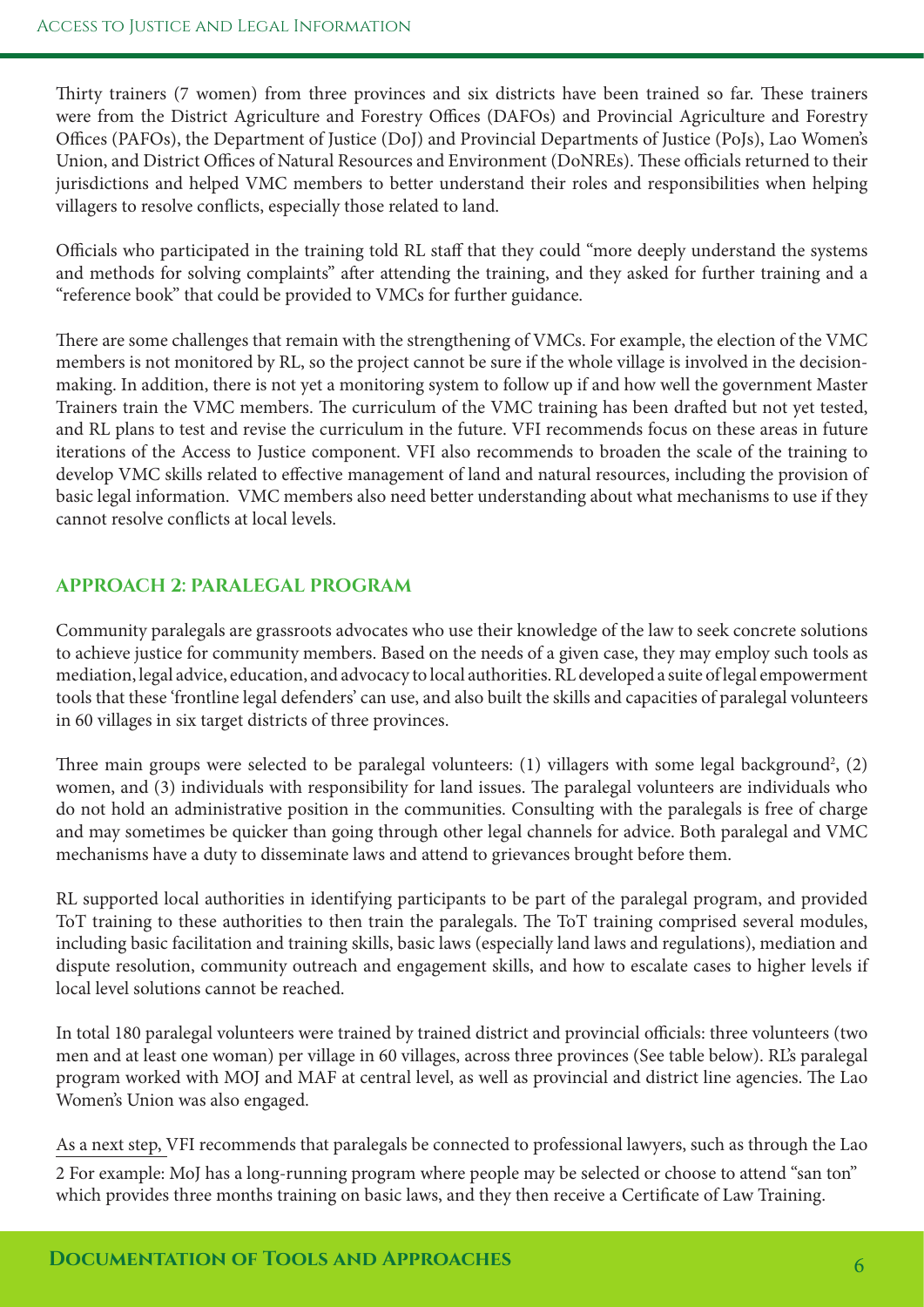Bar Association, in order to access legal advisory services and to escalate complex cases to higher levels when they cannot be resolved at village level.

| No.              | Province    | District | <b>Number of volunteers</b><br><b>Gender participation</b> |      |       |
|------------------|-------------|----------|------------------------------------------------------------|------|-------|
|                  |             |          | Female                                                     | Male | Total |
|                  | Luangnamtha | Sing     | 8                                                          | 22   | 30    |
|                  |             | Nalea    | 11                                                         | 19   | 30    |
| $\mathcal{D}$    | Bolikhamxay | Paksan   | 12                                                         | 18   | 30    |
|                  |             | Borikhan | 10                                                         | 20   | 30    |
|                  | Sekong      | Lamam    | 11                                                         | 19   | 30    |
|                  |             | Thateng  | 10                                                         | 20   | 30    |
| Grand total   62 |             |          |                                                            | 118  | 180   |

#### **APPROACH 3: LAND RIGHTS EDUCATION AND INFORMATION DISSEMINATION**

In 2015, RL-II's Gap Analysis in three target provinces (Luang Namtha, Bolikhamxay and Sekong) showed that there were limitations on information dissemination. For example, there are few channels for dissemination, most of the data is in the form of documentation, and the context is too academic, while agencies and organisations also have limited budget and difficulties in accessing communities. These factors prevent communities from receiving necessary legal information. Furthermore, officials tended to use out-dated approaches to disseminate information, which were too official and lacked participation of villagers.

The Gap Analysis focused on assessing issues and related information on agricultural land use, gaps on agricultural land management and natural resources in order to collect baseline data and identify areas for interventions, as well as to plan the project strategy. Previously, the government and many sectors had received information from various channels such as radio, newspapers and local advertisement. RL built on its expertise from Phase I to develop innovative tools and approaches for facilitating legal education and information.

RL is well known in Laos for its suite of communications materials, tools and products. These materials are commonly referred to as Information, Education and Communications (IEC) materials. RL's approach to developing IEC materials is very participatory and collaborative – the team works closely with government partners, civil society actors, and other partners to develop and disseminate the materials. In this way, RL developed IEC materials to help villagers, government, civil society and private sector actors to more clearly understand complex topics related to land and natural resources, including:

- » Free, Prior and Informed Consent (FPIC)
- » Land acquisition and allocation processes
- » Contract farming
- » Compensation and resettlement
- » Land registration, titling and land use planning
- » Land and natural resource tenure
- » Collective decision-making
- » Public participation in Environmental and Social Impact Assessment (in process)
- » Grievance mechanisms
- » Village Development Funds
- » Cooperation agreements between villages and companies
- » Sustainable agriculture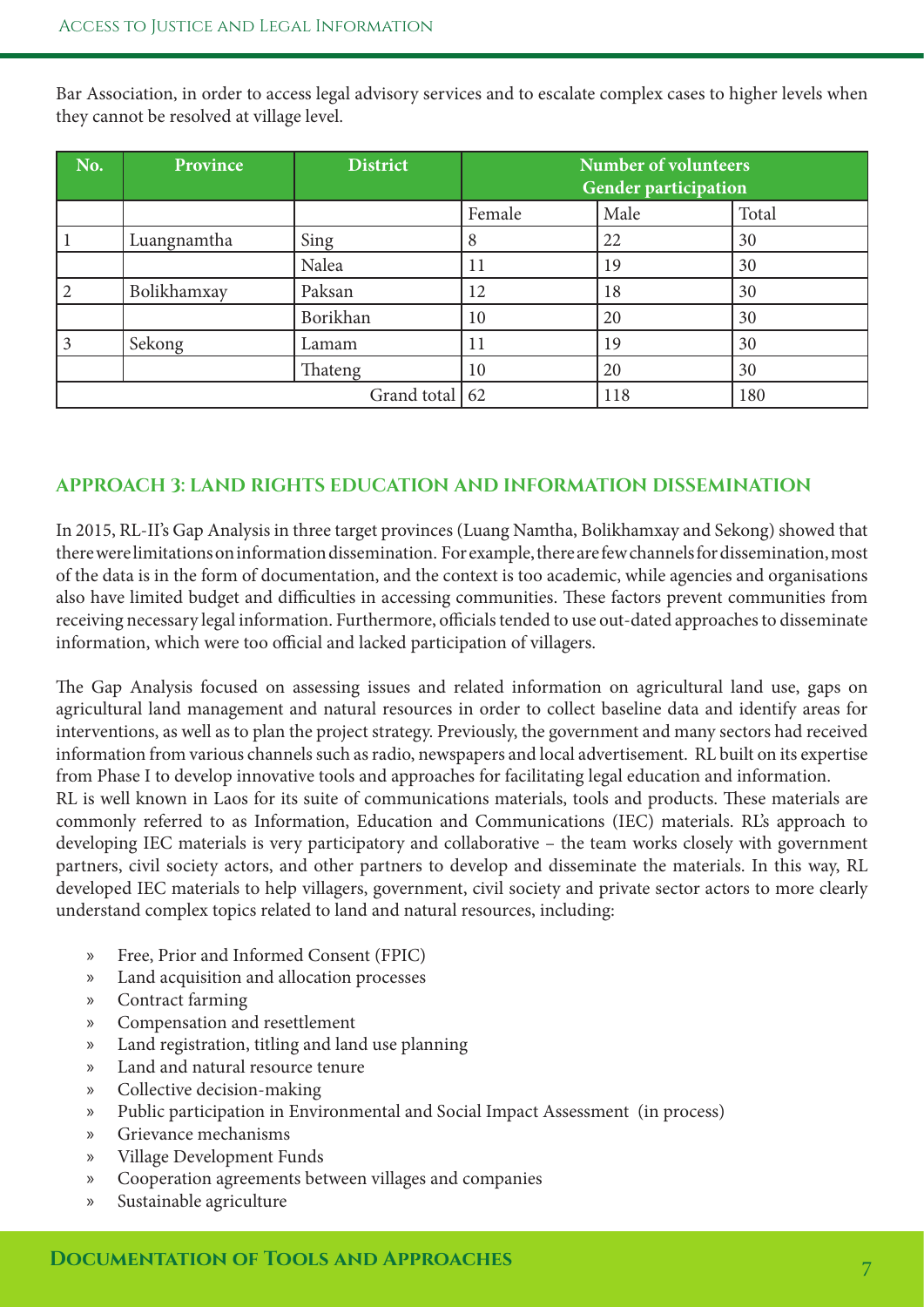- » Villagers' Rights and Responsibilities
- » Community-led conservation

A fagship communications product co-produced by RL and a consortium of Land Information Working Group (LIWG) civil society organisations, development partners and government agencies is the Annual Land Rights Calendar. Each year since 2009, based on information from target villages, the Calendar Taskforce identifies key concerns about land or other issues facing villagers. These topics are then distilled into a series of explanatory cartoons taken directly from Lao laws, and compiled into a land calendar. For example, topics covered Lao labour laws, compensation and resettlement, gender equity, and negotiations with investors.

Another communications product that was well received during the RL project was a series of 12 short flms, co-produced with GIZ. These short films focus on a variety of topics, from agricultural land management, to false land titles, to village development planning. The short films can be viewed on Rights-LINK's YouTube channel: https://www.youtube.com/user/rightslink.

RL-II, in collaboration with LIWG and GIZ, also produced a short animation video on Free, Prior and Informed Consent (FPIC). In collaboration with an agro-forestry company, Stora Enso Laos, RL-II also developed a short animation video titled "Good Faith Negotiations". The video will be integrated into the company's land acquisition processes, in order to inform potential 'host villages' about their rights when starting to work with a company.

Finally, the RL project produced curricula on the following topics, and these materials are used to help develop the VMC curriculum and during training of paralegals (approach 1 and 2):

- 1. Land rights, the importance of documentation and registration of land rights,
- 2. Participatory agricultural land management (PALM);
- 3. Access to justice (A2J); and
- 4. Roles of village paralegal volunteers and VMUs / VMCs.

Following the participatory production of curricula on these four topics, RL and government partners jointly developed an action plan for village dissemination, with the following steps:

- » Prepare action plan
- » Coordinate with the target villages
- » Prepare tools and equipment
- » Conduct action plan (one day per village) and divided into two phases: 1) implement Action Plan in frst set of villages, followed by a workshop to evaluate lessons learned at provincial level with the team who implemented the same action plan in other districts; and 2) implement the Action Plan in the second set of villages.
- » During dissemination, the team was encouraged to document lessons learned, challenges and refections on the process.
- » Finally, the lessons learned were discussed and shared at a workshop, which was held twice for each team.

There are several key outcomes from legal information dissemination and education, for target groups including local and central government, communities, private sector and civil society. These are listed below:

- » Through a participatory curriculum development, 43 trainers were trained at district (DAFO, DoJ) and provincial (PAFO, PoJ) level (11 females).
- » The 43 district staff (11 females) were supported by the RL team to disseminate information in 60 project target villages, two times per province.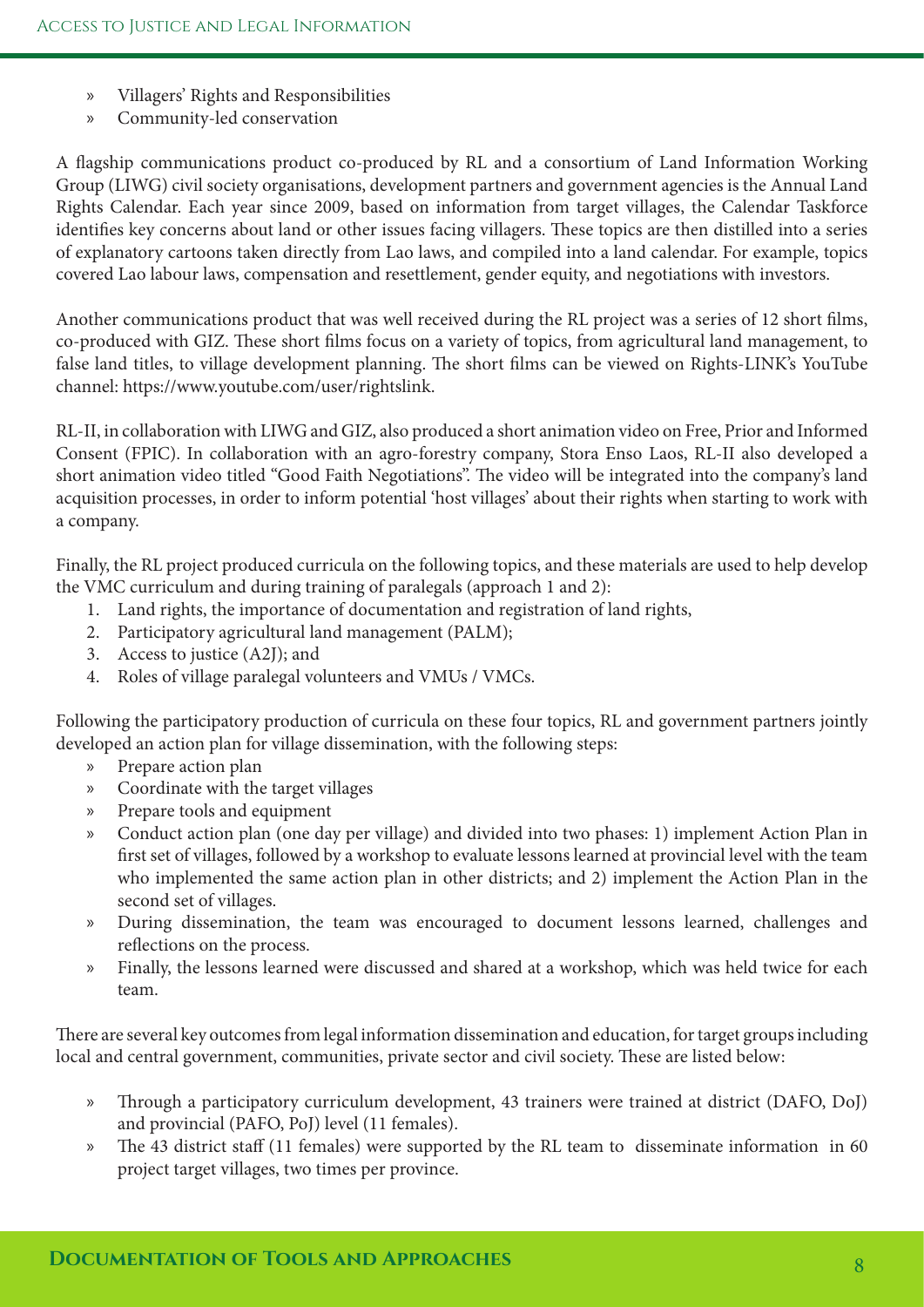- » 6,640 Villagers (2,707 females) in 60 target villages received information from the project. 90% of the target villages were ethnic communities.
- » The process and steps in curriculum development are now documented and can be applied to other projects, for instance ToTs to support Village Mediation Committees.
- » Villagers and other parties have better access to information related to land and natural resources at village level.
- » The capacity of local authorities is improved and they are able to determine better methods to disseminate information in the future.
- » As the post evaluation of the information dissemination showed, more than 70 percent of the target villagers are aware of their land use rights, including steps of land titling and registration, gender roles in the process of land titling and access to justice.
- » Trainers learned the skills of curriculum development (teaching materials), facilitation skills and techniques of teaching.
- » Participants are able to share information and practical experiences together and identify methods used in information dissemination at village level.

The RL team identified several factors in the curriculum development process that make the process successful. These include: jointly planning activities with government partners, and making sure that all team members understand the content and process. Skilled facilitators are also essential in developing and delivering the curriculum. Finally, the trainer team should organize a workshop prior to implementation, and the team must summarize the work done after each training.

### **CASE STUDY WRITING**

Case study writing is crucial for informing evidence-based decision-making around land, and to document diferent methods of resolving grievances or accessing justice. Case studies provide a reference or a guide for improving future approaches to ensure that communities can access justice and are supported by the relevant authorities. The RL project gathered data and provided capacity building for students, and provincial and district authorities to write-up a series of case studies. These case studies were produced using a three-step process:

- 1. Basic Training on how to write a case study, how to choose a theme, and the methodology for collecting information;
- 2. Collecting information from the feld;
- 3. Write-shop on how to write up case studies.

Fourteen (14) written case studies were produced, and knowledge and capacity was created for local officials, employees of civil society organisations, and university researchers, totaling 53 people, of which 13 were women.

Some sample case study topics are displayed in the table below:

| No.             | Name of the theme                                                                                                            |
|-----------------|------------------------------------------------------------------------------------------------------------------------------|
|                 | Using chemicals causes effects to rice fields, Hadloum Village, Nalae District, Luang Namtha Province                        |
| $\vert 2 \vert$ | Effects of changing forest areas to plant rubber trees, Chalernsouk Village, Luang Namtha District,<br>Luang Namtha Province |
| $\vert 3 \vert$ | Paying no attention to boundary posts leads to border conflicts, Nakham Village, Sing District, Luang<br>Namtham Province    |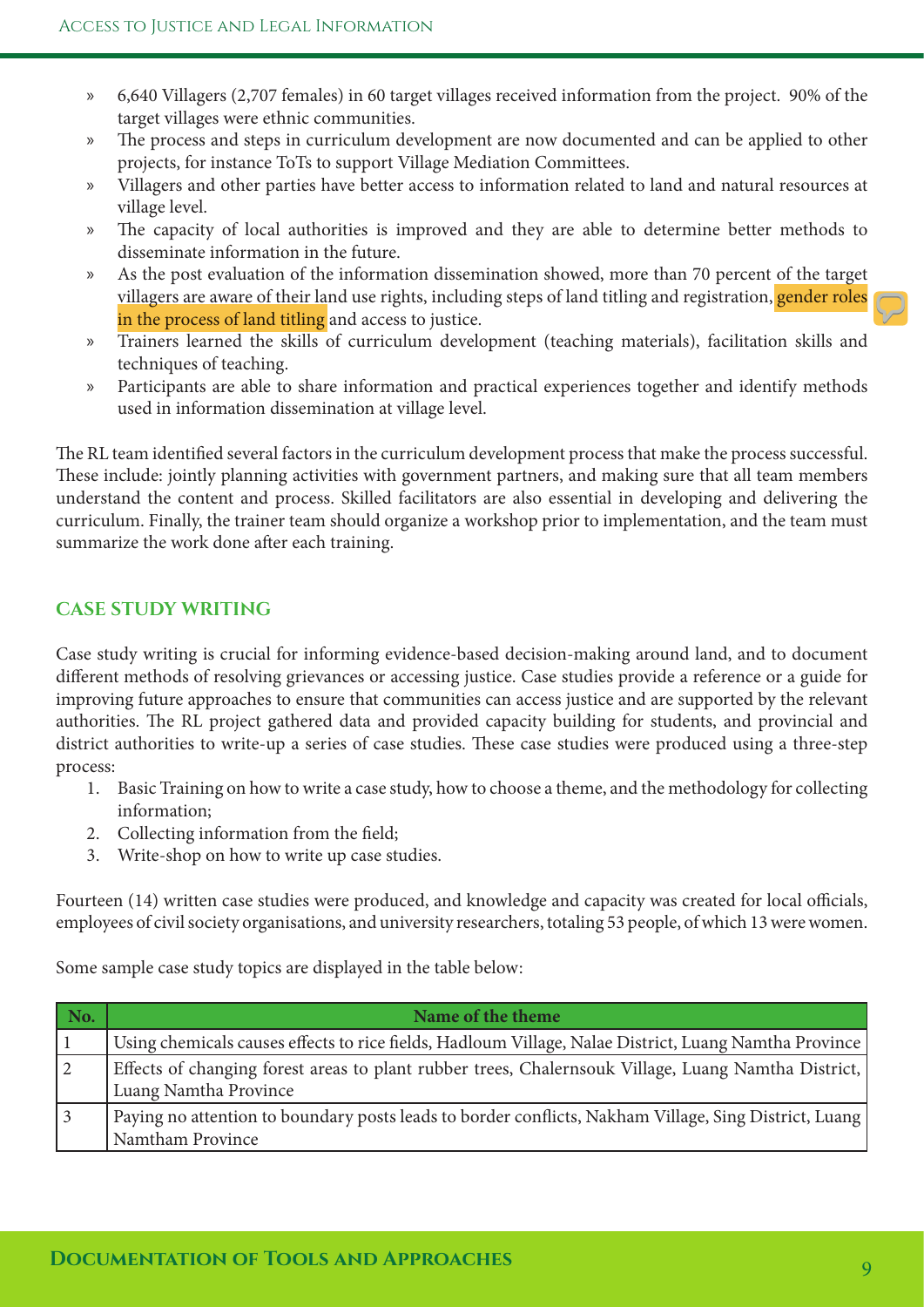| 4              | Effects of changing rice fields to banana plantation, Phoudonethan Village, Sing District, Luang                                             |
|----------------|----------------------------------------------------------------------------------------------------------------------------------------------|
|                | Namtha Province                                                                                                                              |
| 5              | Effects of giving rice fields to investors to plant watermelon                                                                               |
| $\overline{6}$ | Forest conservation and forest cardamom management with citizen involvement, Phoupad Village,<br>Nalae District, Luang Namtha Province       |
| $\overline{7}$ | Effects of plant pesticides used in banana plantation to fishing and biodiversity, Silimoun Village, Sing<br>District, Luang Namtha Province |
| 8              | Conflicts on land use between villages and the significance of land use allocation                                                           |
| $\overline{9}$ | Effects of issuing land titles for the protection of citizen's rights on land use                                                            |
| 10             | Effects of land concessions without an environmental effects study for the land use of citizens                                              |

Some key challenges were encountered, including the fact most people still lack experience in writing and analyzing information, which led to delays and difficulties in writing. Furthermore, information collection and data entry is of a low standard, and there is a lack of experience in collecting information. But the process is important and the project recommends further training across all sectors for documenting case studies, in order to bring voices from villagers up to higher levels, including the policy-making level.

In addition to case studies, the project produced evidence-based reports on Confict Transformation, Food Security and Land Tenure Security, case studies on land governance and participation of communities in decision-making around land, and Experiences of Agribusiness in Laos. These reports were used to feed into evidence-based policy recommendations, and were shared with RL's network of partners (see Theme 2 and 3).

#### **CONCLUSION**

Access to Justice (A2J) remains one of the key pillars of VFI's RL project moving forward. However, there are challenges that remain, particularly the lack of capacity for duty bearers to disseminate legal information to communities in a way that is easy to understand, and capacity at all levels to resolve disputes in a timely and transparent manner. In addition, duty bearers have limited understanding about their own responsibilities and of legal information.

RL's VMC and paralegal tools aim to help officials carry out their duties. Still, there is more work to be done to ensure that communities know how to access justice through the varying mechanisms, and that they are aware of their land rights under domestic laws and regulations. Further support is needed to create new tools for legal information dissemination at village level, and to strengthen village-level mechanisms for confict resolution.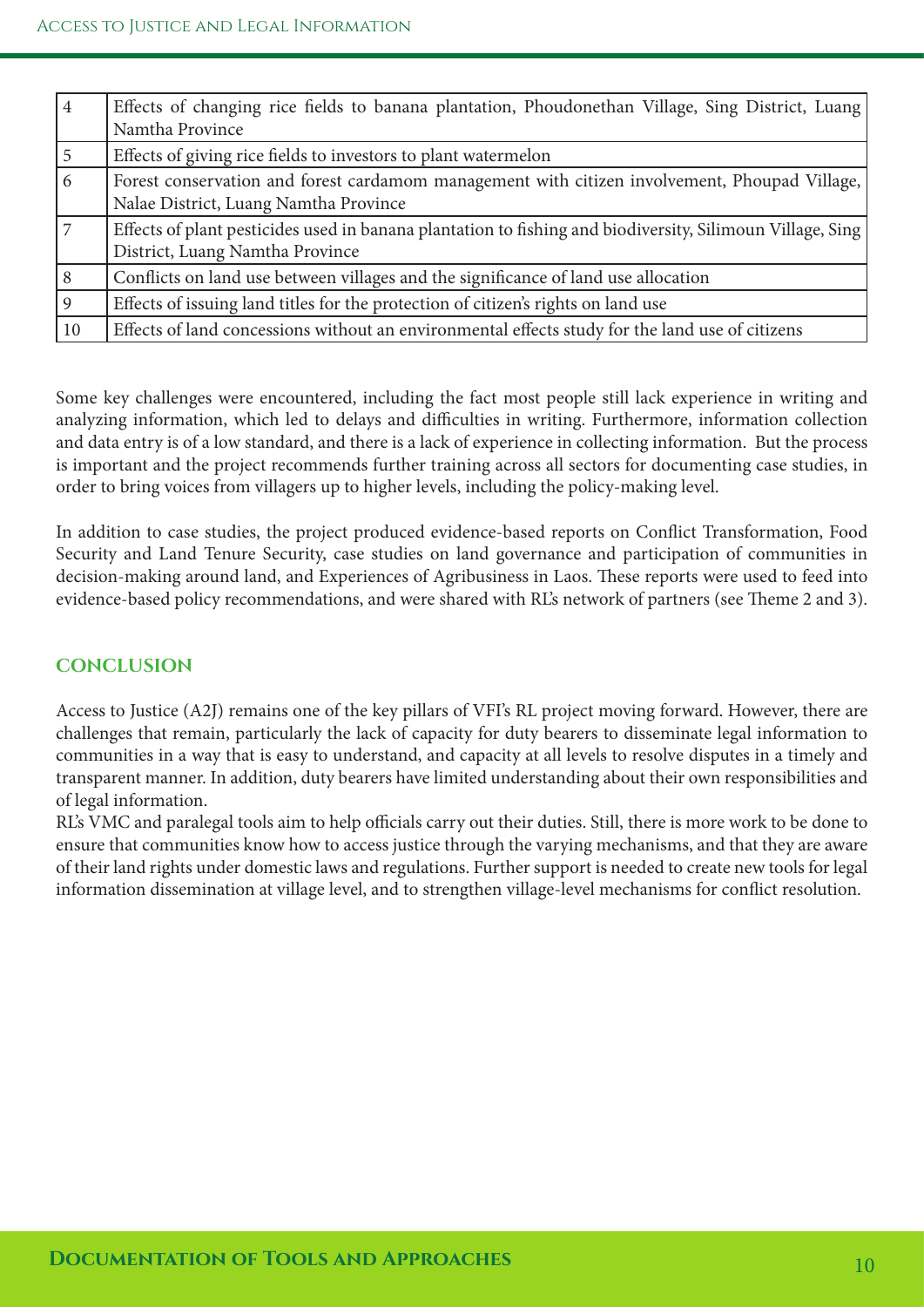

## **II. IMPROVING LAND GOVERNANCE AND FARMER LIVELIHOODS**

#### **INTRODUCTION**

The management, protection, and use of land in Laos is governed by a series of laws, regulations, and policies, with responsibility for aspects of land governance shared amongst several key agencies, including Ministry of Agriculture and Forestry (MAF), Ministry of Planning and Investment (MPI), Ministry of Natural Resources and Environment (MoNRE), Ministry of Energy and Mining (MEM), Ministry of Justice (MoJ), and others. Customary land tenure systems are commonly used by rural communities in Laos, based upon mainly villagelevel agreement of land and resource use. Formal land titles and temporary land use certifcates (TLUCs) provide a degree of land tenure security for farmers, but titling has so far been limited mainly to individuals / households in urban areas.

Despite vast amounts of rural land being communally used and managed, only two small pilot areas of communal land have been titled in Sangthong and Nakai districts as part of development projects. This means that a large proportion of land, both communal and individual, is not yet formally registered. In the absence of land titles, land tax certifcates can be used as valid documentation, which does ofer a way to formalise 'customary land', as these certifcates are recognised in adjudication processes. However, records of land registries remain fragmented and incomplete, and the absence of an integrated system creates some overlaps in responsibilities.

A new Land Law and National Land Policy will be issued in the near future; both policies are currently under review by MoNRE in conjunction with MoJ. While this new legislation will certainly have an impact on land governance, the precise implications of the new laws are not yet clear.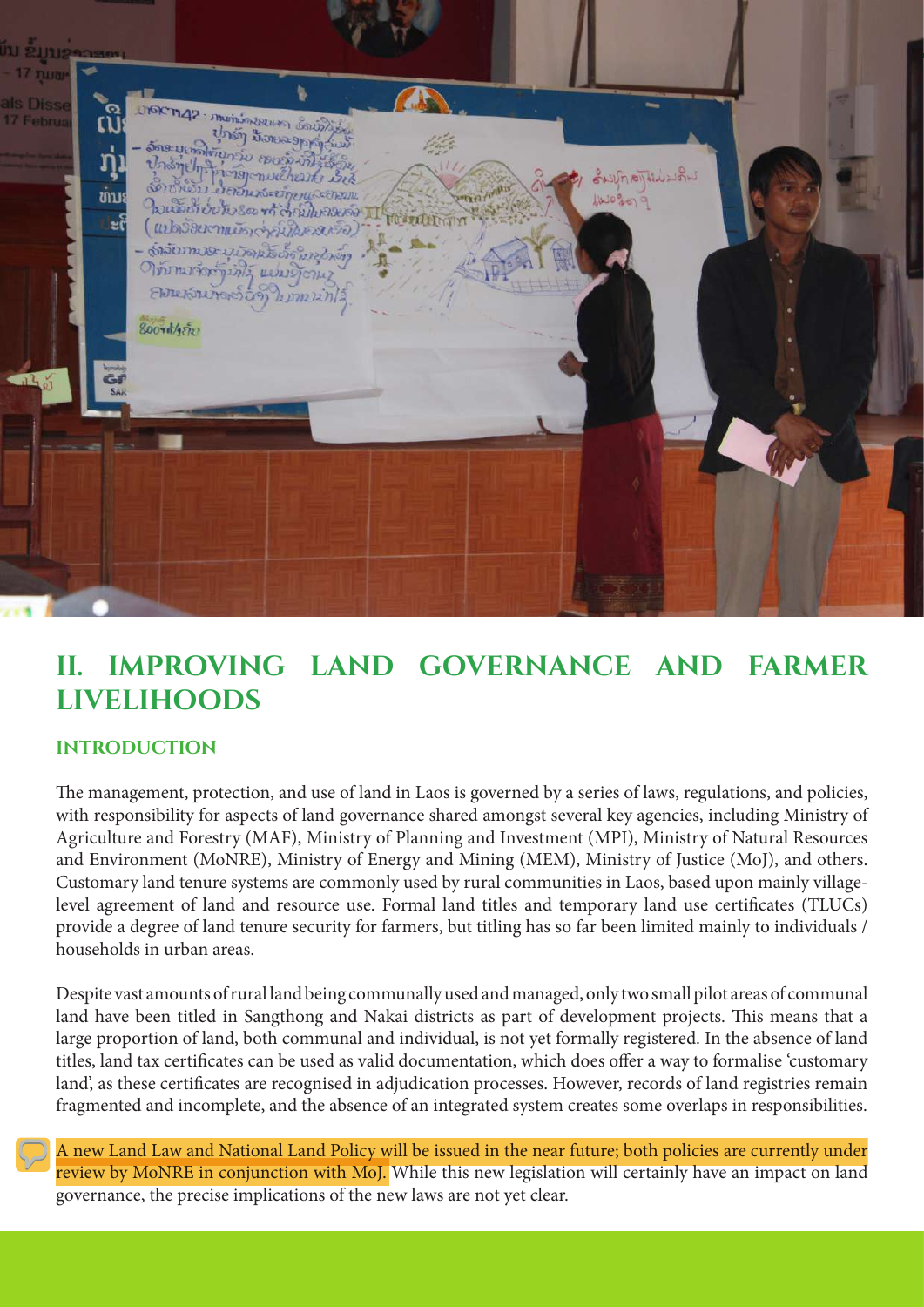While a legal framework for planning, managing, registering and titling land been partially constructed, implementation and enforcement of the laws remains a challenge. Government line agencies lack human, technical and fnancial resources at district and provincial levels, leading to uneven enforcement of regulations. These differences between policies and practices are commonly referred to as Policy-Implementation Gaps (PIGs), and many of these gaps were captured in the RL-II Gap Analysis. To address these shortcomings, RL has developed several tools and approaches to improve land governance and thereby improve farming families' livelihoods.

#### **APPROACH 4: GAP ANALYSIS**

A Gap Analysis process was conducted in 2015 by RL-II, in collaboration with government partners, primarily the district agriculture and forestry office (DAFO), the district office of natural resources and environment (DONRE), the district office of justice (DOJ), the district office of planning and investment (DPI), and the district office of the Lao Women's Union (LWU), line agencies at provincial level (PAFO, PONRE, POJ, PPI), and Ministries at central level, as well as with participation from target villages.

A Gap Analysis is a useful process for designing interventions based on evidence collected and validated with a variety of stakeholders. The Gap Analysis was used to identify the gaps between the way the land governance systems should be working, and how it was actually working.

Trough the Gap Analysis process, the following major issues related to land were identifed by farming communities:

- » Land tenure insecurity, and a lack of knowledge among farming communities of the rights and responsibilities of agricultural land use and land tenure (i.e. how farmers can prevent and resolve their own issues);
- » Impacts of foreign direct investment projects, especially land concessions for agricultural plantations;
- » Unresolved conficts, especially regarding land boundaries, and defciencies in the systems for submitting issues to the relevant government authority through petitions, grievances, conficts, etc. (i.e. how farmers can ask for help from the relevant government authority);
- » Low capacity among village and district authorities to respond to the communities' issues, and confusion amongst which government agencies should resolve which issues, and how;
- » Environmental impacts especially the overuse of agrochemicals;
- » Unproductive cultivation;
- » Disadvantages in contract farming.

| <b>Gap Analysis Target Villages</b> |          |                    |                   |                |            |
|-------------------------------------|----------|--------------------|-------------------|----------------|------------|
| <b>Luang Namtha</b>                 |          | <b>Bolikhamxai</b> |                   | <b>Xekong</b>  |            |
| Sing                                | Na Lae   | <b>Bolikhan</b>    | Pakxan            | <b>Thateng</b> | Lamam      |
| Phoudonthan                         | Sakaen   | Xiengxien          | Khambon           | Kapeu          | Kasangkang |
| Tinthad                             | Phoupad  | <b>Namtek</b>      | Khamphai          | Chounla        | Taneum     |
| Thongmai                            | Longkaen | Phadai             | Somsavad          | Tonnoi         | Phon       |
| Nakham                              | Vaen     | Phameuang          | Thongnyai         | Palai          | Lavi Noi   |
| <b>Nalek</b>                        | Ohm      | Thatxiengtom       | Buavaeng-<br>kham | Huayxai        | Mai Nava   |

*Source: Village Focus International, 2015.*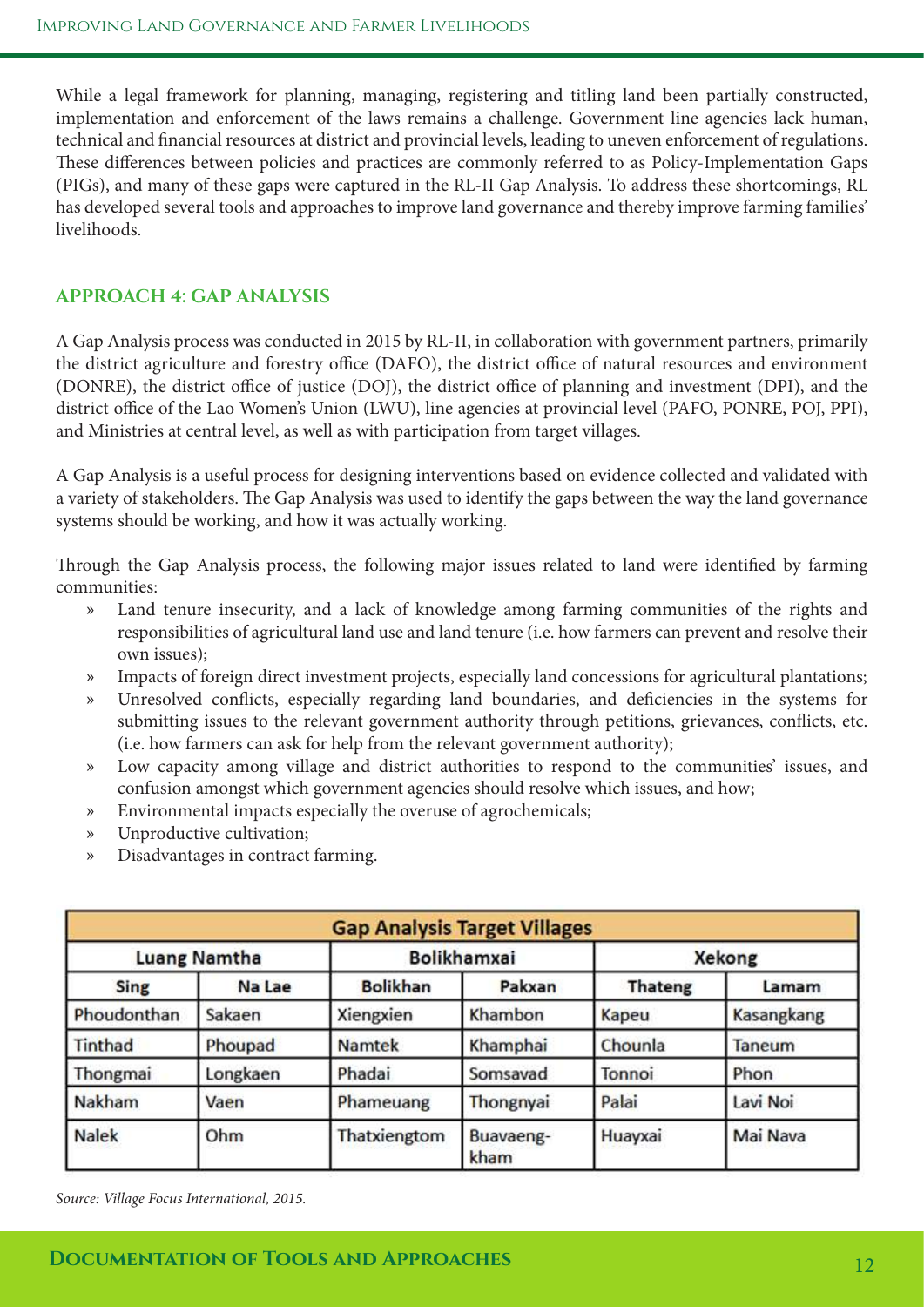#### **APPROACH 5: IMPROVING AGRICULTURAL LAND PLANNING AND MANAGEMENT**

Land use planning (LUP) has gone through years of evolution in Laos starting in the mid-1990s with the village land use-planning program, and in 1993 with the Land and Forest Allocation (LFA) process. MAF has developed a manual and process for carrying out LUP, but this process has not been accepted by all actors and diferent projects carry out activities in diferent ways. Similarly, sometimes land use plans are made but not followed once larger interests such as concessions, agribusiness or other opportunities emerge.

To address these challenges, the Ministry of Agriculture and Forestry (MAF) provided the suggestion to undertake the review and evaluation of land use planning in 2010, focusing on:

- » ensuring sufficient agricultural land for villagers rather than reducing shifting cultivation,
- » ensuring rights to land use and management through the issuance of land titling and tenure to local people as to increase community participation,
- » establishment of village agriculture network, data analysis and data recording,
- » developing clear roles and responsibilities between MAF and Ministry of Natural Resources and Environment.

This review resulted in the Participatory Land Use Planning (PLUP) guidelines.

RL supported government eforts to better plan and manage agricultural land through a tool called Participatory Agriculture Land Management (PALM). PALM was developed by MAF in collaboration with GIZ. RL built capacity of district and provincial officials to conduct PALM in two villages in each of the three provinces (total six villages). The initial survey identified several types of land classification :

- 1. agricultural land
- 2. village collective land reserved for animal raising/husbandry
- 3. upland-rice felds
- 4. village production forest
- 5. village conservation forest
- 6. watershed protection forest
- 7. land for industrial tree plantation
- 8. village spirit forest or graveyard forest
- 9. land for construction
- 10. rivers and/or streams
- 11. roads and other kinds of lands.

In addition, villagers also participated in the PALM process while agricultural land areas of households were also registered in Agriculture Land Registration Books. Afer being registered in the Agriculture Land Registration Books, the farming families are able to use the information in this book to show as evidence of land use, which helps to facilitate the land titling process in the future.

The technical team, comprised of MAF local line agencies (DAFO, PAFO) and RL staff, first interviewed all villagers, and entered this data into the Agricultural Land Registration Books for each farming household. The table below shows the number of farming households that completed their recording of agricultural land areas into the books: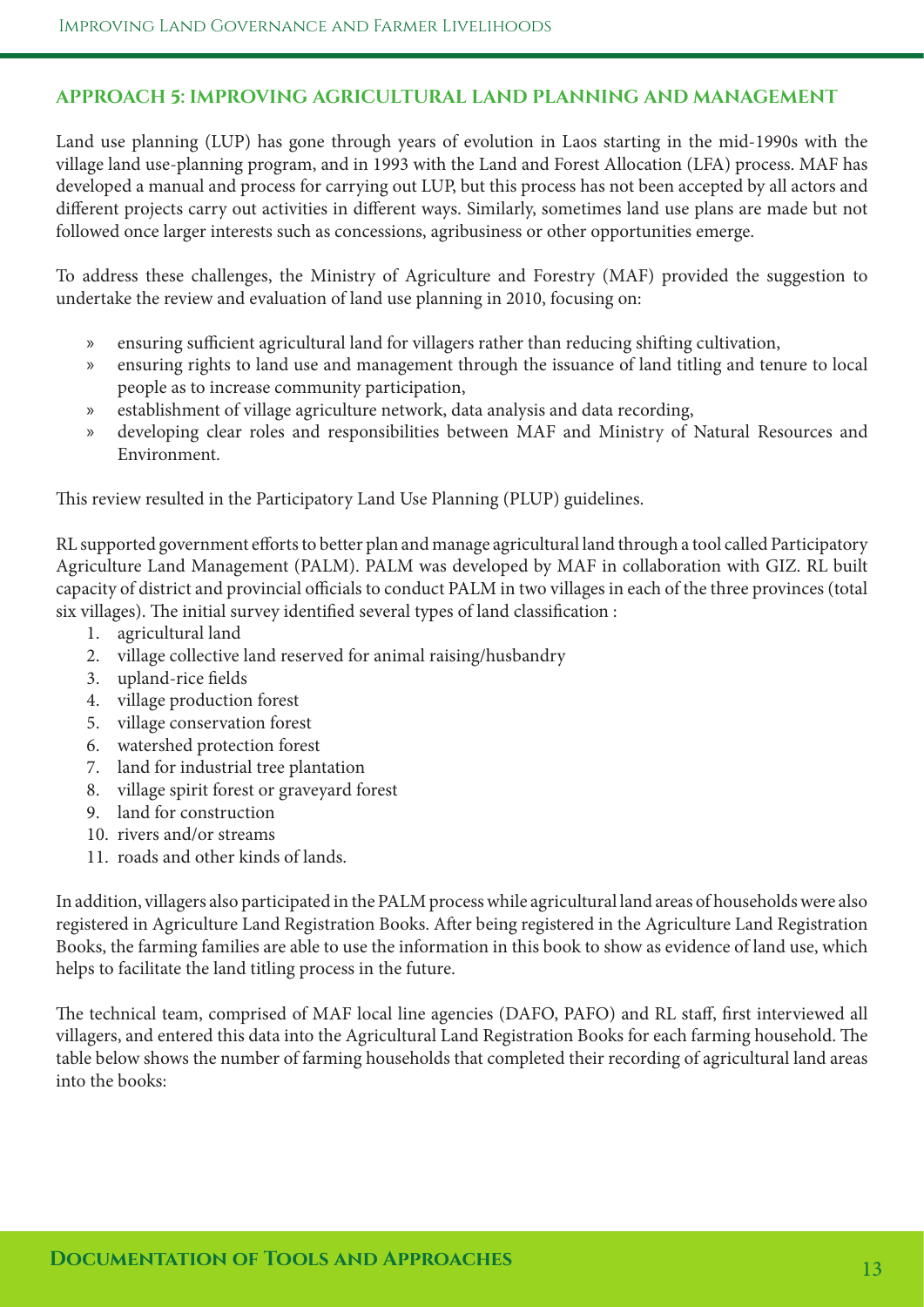| <b>No. of Farm Families</b> | <b>Village</b> | <b>District</b> | Province     |
|-----------------------------|----------------|-----------------|--------------|
| 118                         | Phoupat        | Nalae           | Luang Namtha |
| 166                         | Nakham         | Sing            | Luang Namtha |
| 374                         | Sisavat        | Bolikhan        | Bolikhamxay  |
| 416                         | Sivilay        | Paksan          | Bolikhamxay  |
| 237                         | Kapeu          | Thataeng        | Sekong       |
| 137                         | Kasang Kang    | Lamam           | Sekong       |

Together with the technical team, villagers also participated in developing the 'Village Rules and Regulations on Agricultural Land Use and Management'. Finally, the team and villagers established a Village Land Committee in each of the six target villages, who have responsibility for ensuring the new village rules and regulations are followed. The PALM Manual can be used to assist with future agricultural land use planning and management, and to promote participation and cooperation between farming families and local government authorities.

Another land governance tool that will be developed in collaboration with MAF and RL staf are the Communal Agricultural Land Management (CALM) model and guidelines. In Laos, communally used land primarily consists of spaces used for village-level agriculture. These communal spaces provide for a significant proportion of the food security and livelihoods for rural populations. In the past, tenure for these communal agricultural lands is determined through customary land use systems rather than by formal titling processes. At present the majority of individual land titles in Laos is for residential property and are largely limited to urban and peri-urban areas. For the most part, agricultural lands in rural areas do not have systematic land titling: in general, rural agricultural land titles are issued on a case-by-case basis for individual tracts of land according to requests of the land owner or land user; those individual titles are only issued to individuals / households or entities who can afford to pay the high price required for titling a single plot. This stands in contrast to the on-the-ground land use patterns described above: most rural farmers manage land communally, according to community needs.

Tat said, there is a growing awareness of the necessity of a communal land titling mechanism on the part of the Government of Laos. The 2006 Prime Minister's Decree No. 88 on the Implementation of Land Law, indicates that "collective land" can include land that has been granted to be collectively managed by village communities. Other legal documents, such as the 2007 Ministerial Instruction No. 564 on Adjudications Pertaining to Land Use and Occupation for Land Registration and Titling, issued by the former National Land Management Authority (NLMA), further clarify the meaning of "collective land" and allows for titling and management of collective land, although no regulations or policies give straightforward guidance on the mechanisms and structures for registration and management of collective or communal land.

With support from the Mekong Region Land Governance (MRLG) project, the CALM model is in its early stages, and will be piloted and a set of guidelines and procedures for harmonizing the planning, management, registration, and titling of village communal lands. In addition, CALM will promote participation of local people in planning and managing their agricultural land.

The approaches of PALM and CALM contribute to villagers' land tenure security and food security by providing a model for planning, managing, and registering land. These approaches help to facilitate a more harmonized, integrated system of land planning, registration and management which helps lead to stronger tenure security for land users. When land is carefully planned and a robust system of management is in place, communities and local authorities are more equipped to deal with outside forces that may adversely afect tenure security. In addition, using land more efectively, particularly for agricultural production, helps to contribute to food security.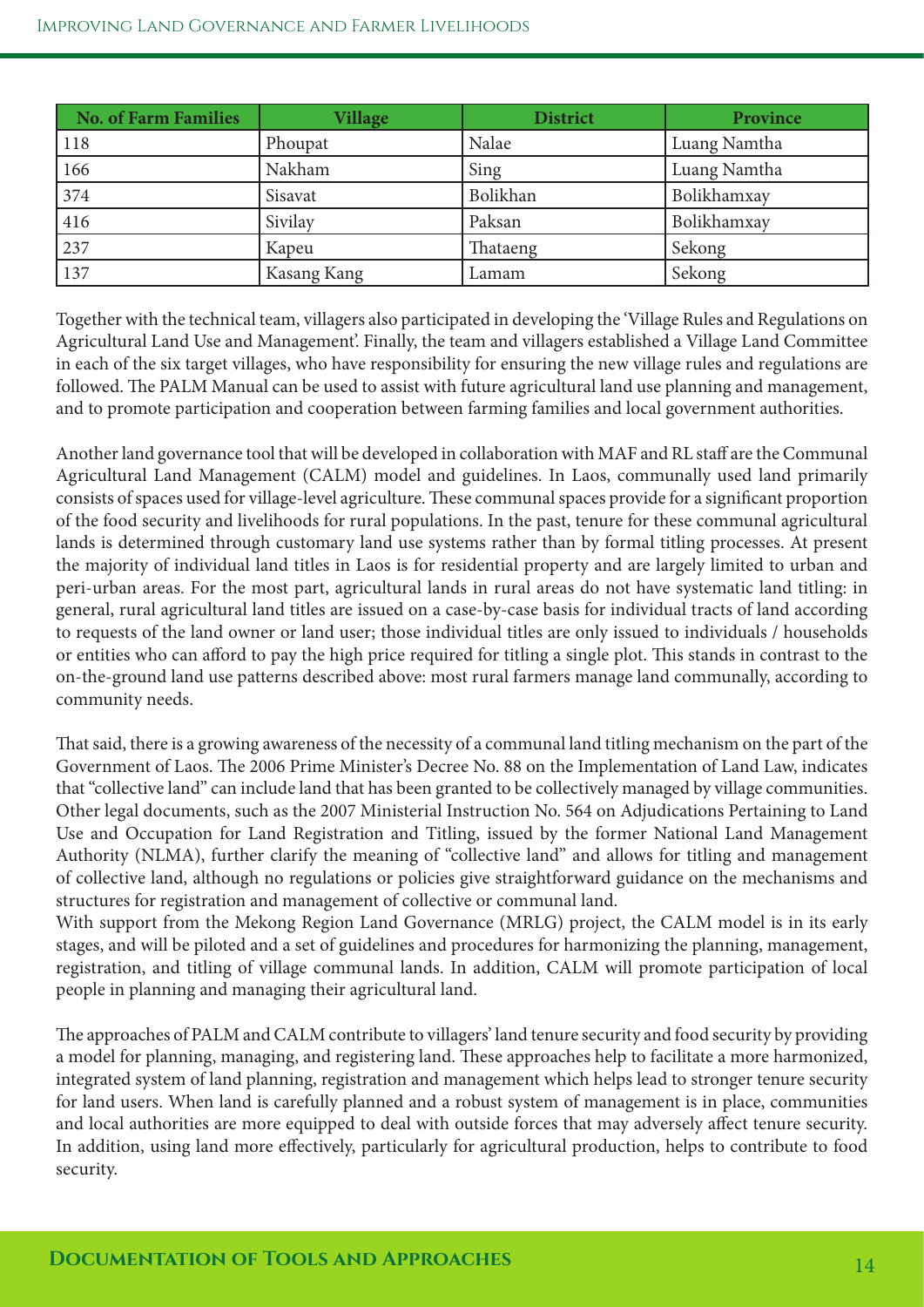#### **APPROACH 6: CONTRACT FARMING**

The government has begun promoting contract farming as an alternative to large-scale land concessions. In this model, communities / landowners enter into contracts directly with companies or investors. These arrangements are commonly referred to as '2 plus 3', with communities providing land and labour, and companies providing capital, technique/ technology and market access, or '1 plus 4', with communities providing land only. While the Lao government has promoted the '2 plus 3' model of contract farming, there have been reports of cases where the profts actually received by communities have fallen far below the proportion agreed with investors.

Research suggests that there is a trend towards companies preferring the '1 plus 4' model, in which production can be controlled more tightly, the labour force can be selected by the company, and wages can be held at relatively low levels, leading in some cases to larger profits (Shi, 2008). This model, however, significantly changes not only the environmental but also the social landscape since people are no longer using their land themselves, for example for food production.

According to RL-II's Gap Analysis, there are several cases that highlight the concerns facing communities regarding contract farming and investment:

- » In Northern Laos, Chinese investors leased the areas with farmers to plant bananas, but the Chinese investors did not pay complete amount of money as both sides agreed. Another problem is that rice cannot be planted after the lease ends, since there is insufficient water for rice planting due to large quantities of water being used for banana farming, heavy use of chemicals, the soil quality is reduced, and environment is degraded.
- » In Central and Southern Laos, companies encouraged villagers to plant cassava, but they later did not buy the cassava from the villagers. A similar situation was reported for a eucalyptus plantation.
- » Another company obtained a concession for a rubber tree plantation, yet even afer the company agreed to compensate to villagers, the villagers reported that their compensation was not received.

Within this context, it is critically important for villagers to be equipped with the skills, tools and knowledge to be able to know their rights and to negotiate fair terms for contract farming. RL, in collaboration with the LIFE consortium hosted by Village Focus International (VFI), has begun developing a training curriculum on contract farming to disseminate through partners to villagers who may enter into contract farming arrangements. The project aims to build capacities for local technical officials to improve their skills on applying materials for contract farming in order to increase equity, efectiveness, sustainability, able to be used as a references, providing opportunity for communities have sufficient knowledge on legal contract farming, be able to access justice, be aware of the importance of making fair contracts with investors and increase the participation from various sectors.

Eight officers from each target province, from the Provincial Agriculture and Forestry Offices (PAFO), and District Agriculture and Forestry Extension Offices (DAFO), were selected to receive training and materials. The training modules are structured as follows:

- 1) Theoretical Training and Skills-Building:
	- » Understanding the key issues facing farming communities
	- » Facilitation skills for engaging with villagers
	- » Defning contract conditions
	- » Rights of farmers, contract components and procedures, conditions about contract farming
	- » Negotiation skills and theory
	- » Basic training on confict resolution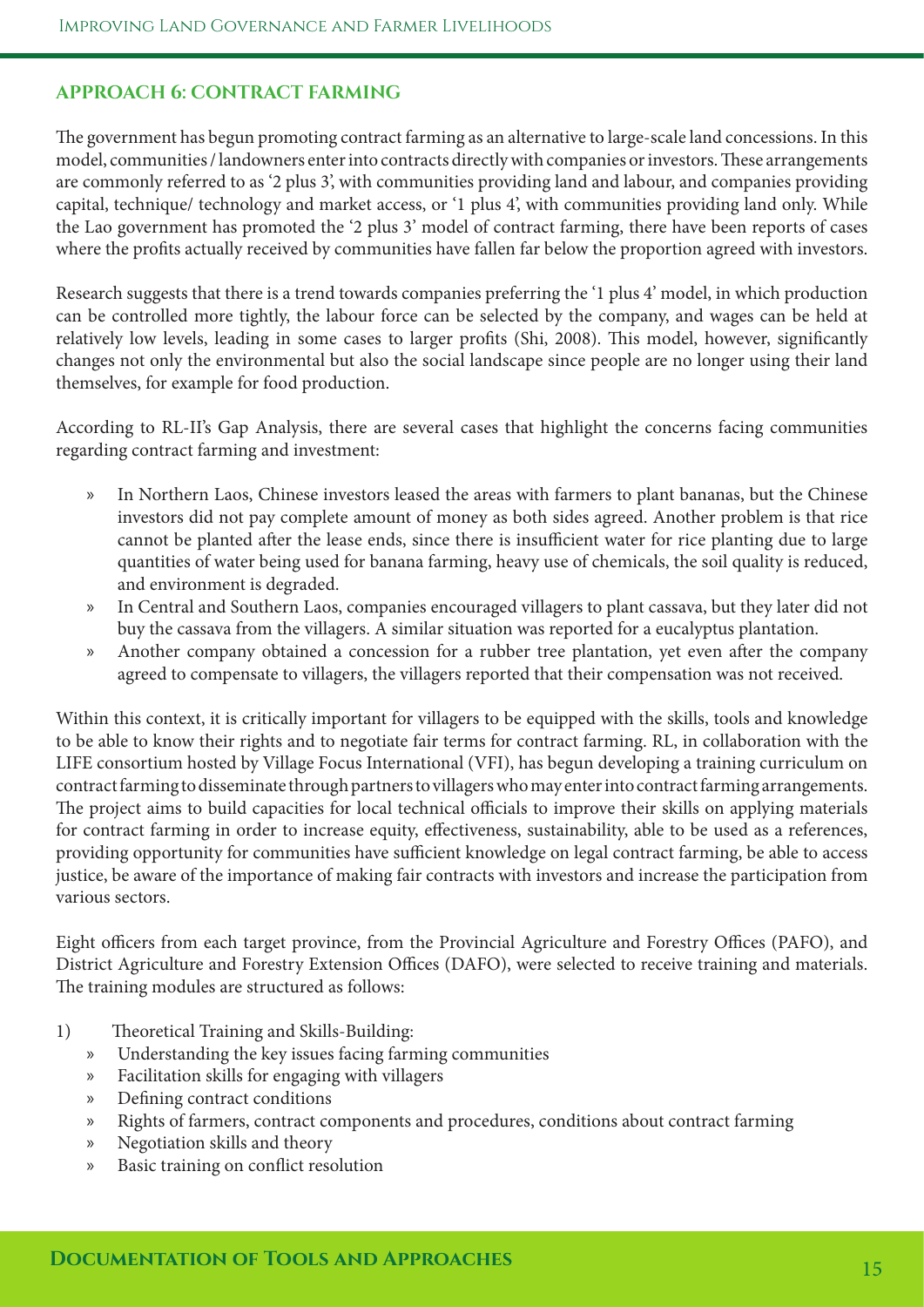- 2) Village-Level Dissemination Practice Session
	- » District and provincial technical officers play a role in a simulation negotiation situation
	- » Visiting a village that has available conditions for district and provincial technical officers to practice information dissemination on contract farming
	- » Exchanging lesson learned, and feedback from trainers.
	- » The officials are also provided with a manual for future reference, to help them distribute Contract Farming information to villagers. Posters and other village communications tools will also be developed in future, to help villagers fully understand the complex concepts regarding Contract Farming agreements.

#### **CONCLUSION**

There are challenges to implementing approaches for improving land governance, particularly carrying out land surveys due to geographical conditions, plus a lack of understanding at local levels about land use planning.

However, there are some good results from the testing of these tools and approaches. Afer completion of PALM in the project target villages, the district technical team and local authority should become a strong team and be capable to carry out agricultural land use planning and management in an efective manner. Agricultural land use planning and management will be compliance with development strategy of each district, and participation of villagers in in project target villages was improved.

In addition, these tools and approaches to agricultural land use planning must be developed for the village zones as to ensure the stability of agricultural land for the villagers and ensure agricultural productivity and tenure security in the future.

Similarly, more and more villagers are forging agreements directly with private investors, except they do not know the procedures. In the past, villagers did not receive the information on making contracts from any party; therefore, new tools should be disseminated to villagers as much as possible. At the same time, the tools should be improved to consist more examples and posters so that villagers who cannot read will be more interested and know the importance of contracts. People who will deliver these tools will be district technical officers who are well trained. Technical officers should also be able to speak local languages to facilitate better communication. Also, related district officers and a third-party (such as RL) should be involved during contracting between villagers and a company in order to build confdence for villagers and increase the equity and transparent benefts to both sides.

For ensuring success of contract farming training and capacity building, advertising the tools on contract farming is important. For district and provincial technical officers who were trained in contract farming, they should bring the lessons learnt to disseminate to communities. A further recommendation is that a member of the team should come from the justice office as the context of contract farming is related to legal justice.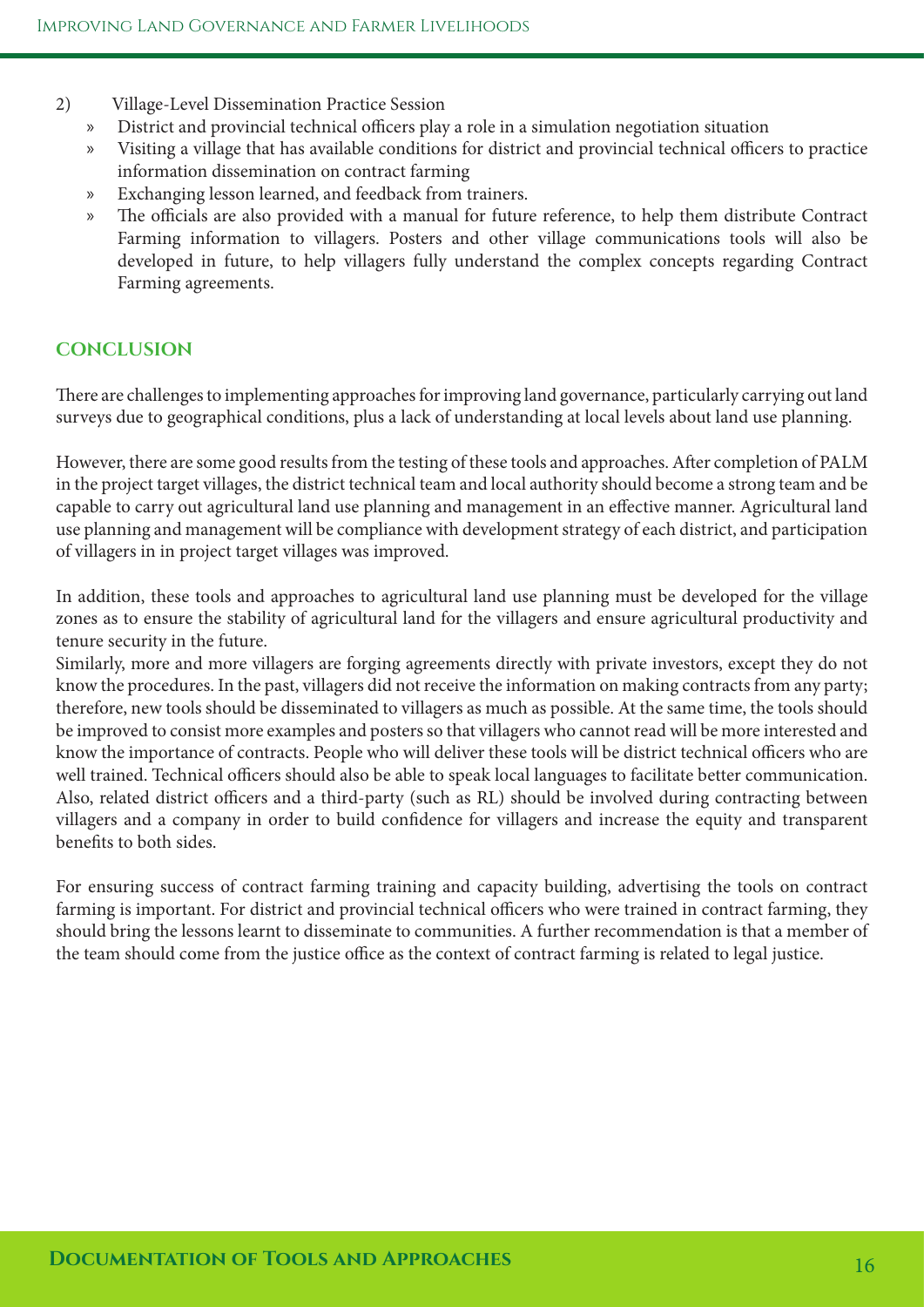

### **III. ALLIANCE BUILDING AND POLICY DIALOGUE**

#### **INTRODUCTION**

RL has built a vast network with a variety of stakeholders, building partnerships and alliances with over 100 government agencies, civil society organizations, development partners and private sector actors. In particular, the RL team has formed a strong partnership with the Department of Agricultural Land Management (DALaM) within the Ministry of Agriculture and Forestry (MAF), as signifed by RL and DALaM's signed Memorandum of Understanding (MOU).

The RL project has been a key player in 'opening up' and 'mainstreaming' land issues into broader discussions, and continues to be a key actor in policy dialogue and recommendations. The Land Information Working Group (LIWG) is one of the most active working groups, with 34 core members, including VFI, and 134 supporter members. VFI is also represented on the LIWG Steering Committee. RL continues to work closely with LIWG network members to build alliances and collectively advocate for improved land policies and land governance.

In addition, RL established an innovative space, the LINK Resource Centre (LINK is an acronym for Land Information, Networking, Knowledge), for stakeholders working on land issues. The LINK Resource Centre, as described below, ofers a productive working space for multiple actors to come together to share experiences and lessons learned about land and natural resource issues, as well as providing a physical and online library for stakeholders to access a variety of information and documents related to land and natural resources.

This section provides a summary of the key tools and approaches used by RL to build alliances with a wide variety of stakeholders to infuence policies and advocate for greater land tenure security of smallholder farmers.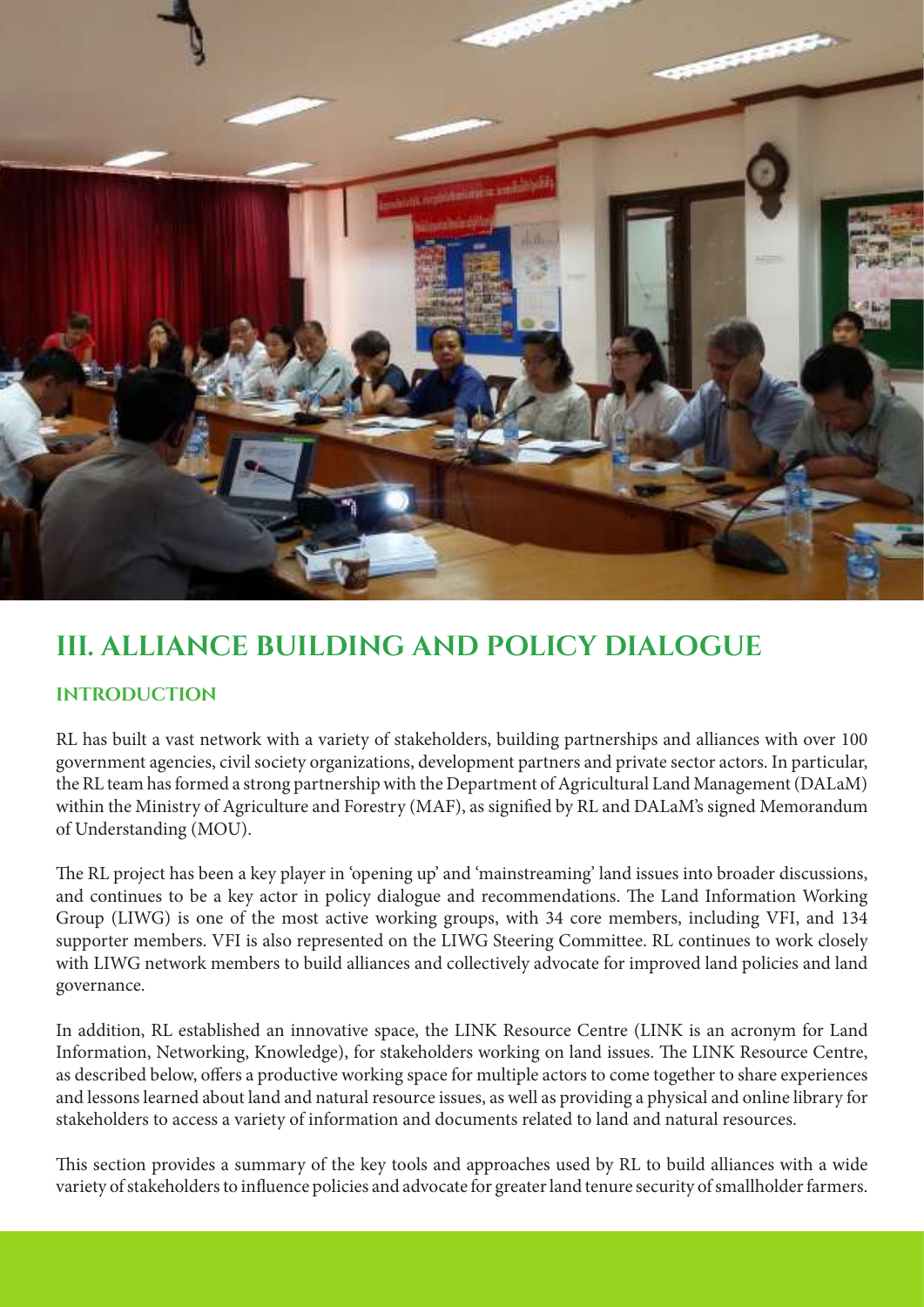

### **APPROACH 7: THE LINK RESOURCE CENTRE**

Many sectors are interested in information related to land and natural resources, yet providing space for dissemination and discussion of this information remains a challenge. Although some information has been produced by government and private sectors, civil society and individuals working in the feld of land and natural resources, they still lack proper methods for collection and dissemination, including space for exchanging lessons, knowledge and experiences about the management and use of land and natural resources. Further, there is limited space for land actors to come together for policy dialogue and advocacy, and for distilling information into evidence-based policy briefs. This is where RL's LINK (Land Information, Networking, Knowledge) Resource Centre, also known simply as the LINK Centre, flls a gap.

The LINK Centre was established to promote knowledge, access to information, consultation and collaboration on land and natural resource management related issues. The LINK Centre is also intended to bring a wide range of materials and information together in one place, allow diferent stakeholders to share stories, and share perspectives between local communities and policy makers. The LINK Centre creates an innovative space to boost wider dissemination of information to contribute to the improvement of decision-making processes in land management and land use in a sustainable and fair manner.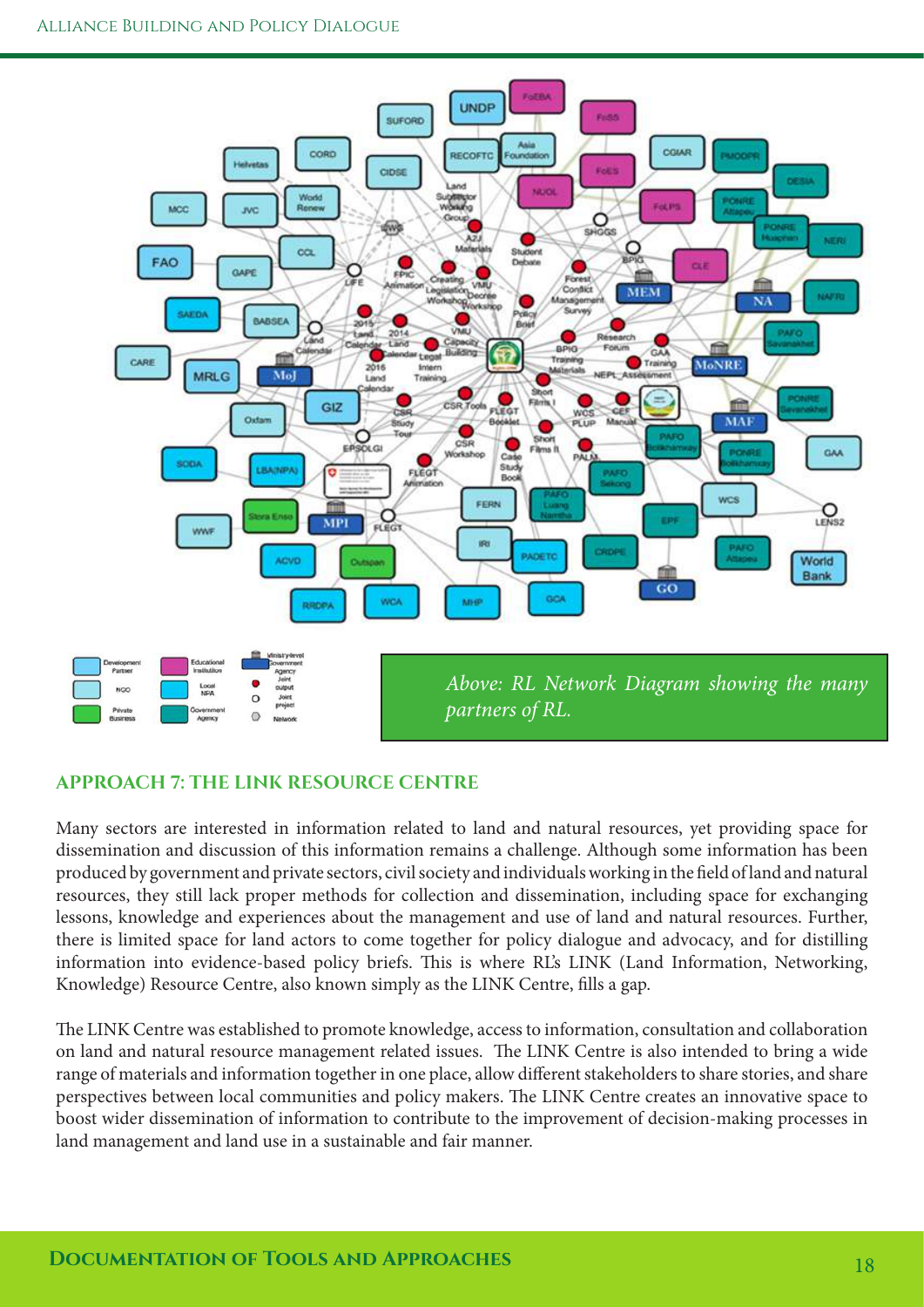The LINK Centre is built in a contemporary style that focuses on creativeness and convenience. The Centre covers three main zones as follows:

- 1. **Outdoor Café** for coffee breaks, meetings and events. This café zone was designed in combination with the coffee shop which is an open space that can host up to 50 persons. This area is also used for organizing regular exhibitions of the Centre such as conferences, study sessions, workshops and other meetings;
- **2. Te Library and Data Zone** is the main area of the Centre that comprises the Information Desk, physical library full of books in Lao and English language, and displays RL materials and communications tools. A number of computers are provided at the Centre for users to access RL's online e-library.
- **3.** Meeting Room where visitors of the Centre can organize formal and informal meetings. The meeting room is also suitable for those who seek private space for discussion and exchange of lessons related to land and natural resources.

There are currently five iterations of the LINK Resource Centre:

- » The LINK Resource Centre located at VFI's Main Office in Vientiane capital. The Centre was formerly called 'Land and Natural Resources Centre', and it was officially opened on 13 March 2010.
- » The Agricultural Land Information Centre, located at DALaM, was officially opened on 22 February 2016. This Centre has a similar management structure as the LINK Resource Centre's but under the management and administration of DALaM.
- » The Provincial Land Centre which was established in Bolikhamsay Province on 2 June 2016 to be the space for exchanging information on land and natural resources in central Laos.
- » The Provincial Land Centre which was established in Sekong Province on 17 May 2016 to be the space for exchanging information on land and natural resources in southern Laos.
- » The **Provincial Land Centre** was established in Luangnamtha Province on 13 July 2016 to be the space for exchanging information on land and natural resources in northern Laos.

#### **MANAGEMENT OF THE LINK CENTRE**

The same data maintenance and management system is employed for all five Centres, which begins with the center receiving documents from various sources, and then these resources are divided into three systems for management and maintenance as follows:

- » For books, only three copies will be kept. Responsible persons then record the information of the books into the database using Excel spreadsheets and store them in Google Drive that can be shared and followed up by everyone. Afer that the documents will be entered in the library system called Free Bio with the coding system from 000-699. This system is developed by NAFRI, and the information can be found everywhere with the internet connection.
- » Electronic documents that are publicly available from other sources are downloaded and saved in the e-library which users can access through the RL website or DALaM. Stakeholders can input data and can search for and download documents as well.
- » Use of the library, including borrowing and returning of books and other documents, inputting number of visitors, members and participants of various Centre events. These items are recorded in Excel spreadsheets and stored on Google Drive which links the LINK Centre and Provincial Land Centers in three provinces.

### **ACTIVITIES OF THE LINK CENTRE**

Afer the gathering and management of data, dissemination is one of the main activities of the Centre in order to disseminate the information widely through the following ways:

» Through dissemination of information about the RL project's activities such as: paralegal program,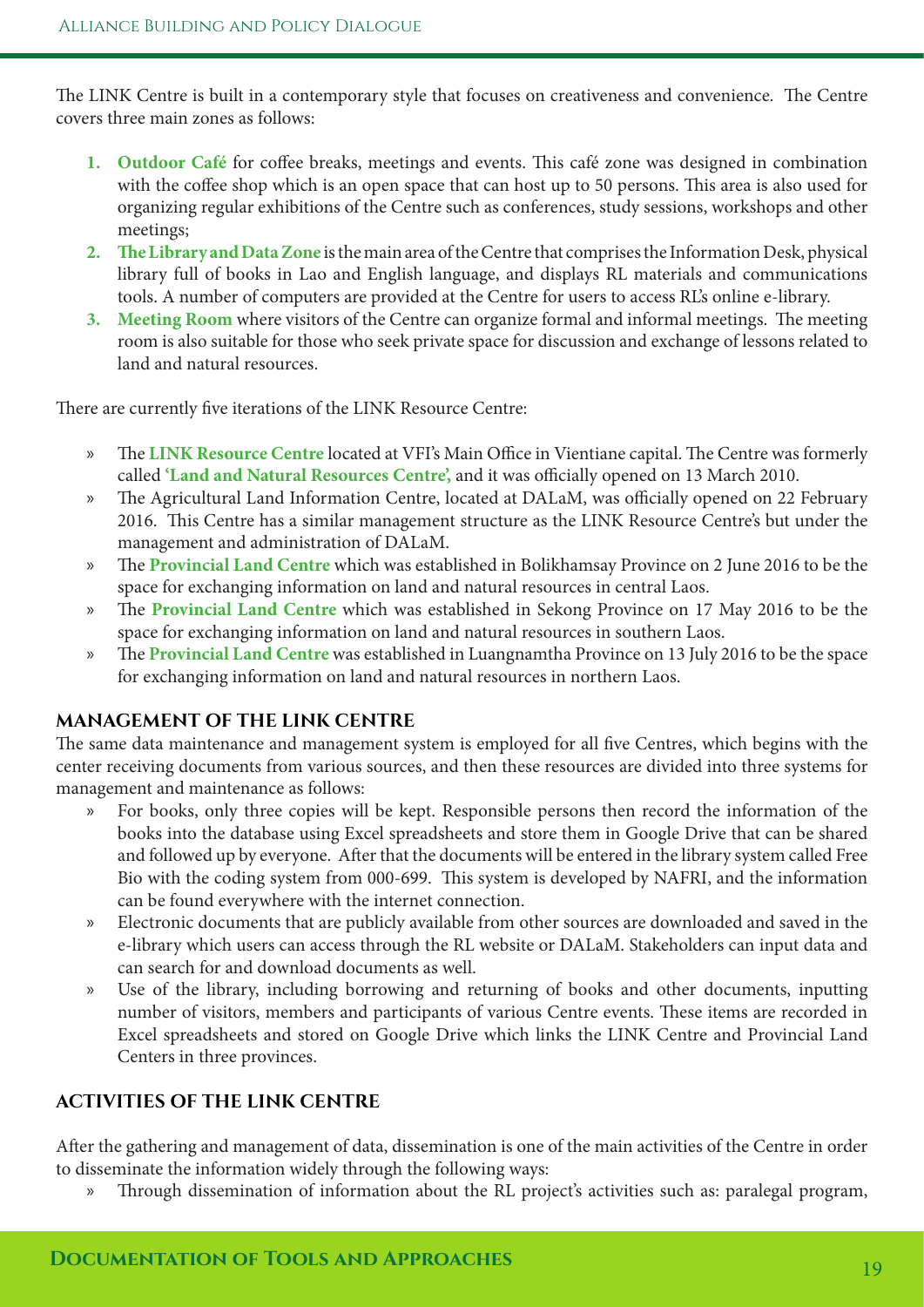access to justice initiatives, participatory agricultural land use planning, policy dialogue, case studies, private sector engagement, and others

- » Organize exhibition and display of information on special days
- » Broadcast through community radio program, radio broadcast and television in provinces
- » Direct visitors to the Centre, including the LINK Centre located at VFI, the Centre located at DALaM or Provincial Land Centers
- » Through the RL website to access other sources of information through these links: http://rightslinklao.org/?page\_id=301 http://dalam.maf.gov.la/andhttp://www.youtube.com/user/rightslink

The information provided at the Centre primarily covers the following topics:

- » Management and use of agricultural land
- » Land and natural resources
- » Laws, policies and regulations related to land and natural resources
- » Climate change adaptation and mitigation (including REDD+)
- » Forestry (including FLEGT)
- » Agricultural investments
- » Child rights, women's rights and anti-human trafficking.

The information mentioned above is contained in more than 1,000 different formats, including books, brochures, documents, reports, articles, short flms, documentary flms, and others.

Every month, the Centre organized interactive events, including:

- » Sharing workshops to present and exchange lessons, new research fndings, launch the short flms, and others
- » Presentation and awareness raising of the information and services of the LINK Centre for relevant faculty of the National University of Laos
- » Setting up an informational booth at national level events, conferences, seminars, etc.
- » Capacity building workshops

In addition to e-library (repository) that is provided through the RL website and social media platforms such as Facebook and YouTube, the LINK Centre also links to the websites of other sectors, including state, private and social sectors, namely the website of the National Assembly, the Lao Statistics Bureau, Ministry of Natural Resources and Environment, Ministry of Justice, Department of Agricultural Land Management, Lao 44, Laofab, CDE, LIWG, INGO network and other databases. See more details at www.rightslinklao.org. The Rights-LINK website was also selected for a World Summit Award in 2015 as the best website in the category of 'education innovation'.

More than 150 exhibitions were organized both inside and outside the Centre. 3,175 persons have come to use the Centre for conducting study, research and for borrowing documents. An additional 13,700 people have visited the project's website, and 521 viewers have viewed RL's short flms on YouTube. See https://www. youtube.com/user/rightslink.

Since 2013 up to the present, the Centre has distributed thousands copies, including booklets, analysis, DVDs, reports and other communication materials that provide knowledge about land, agriculture and natural resources to stakeholders.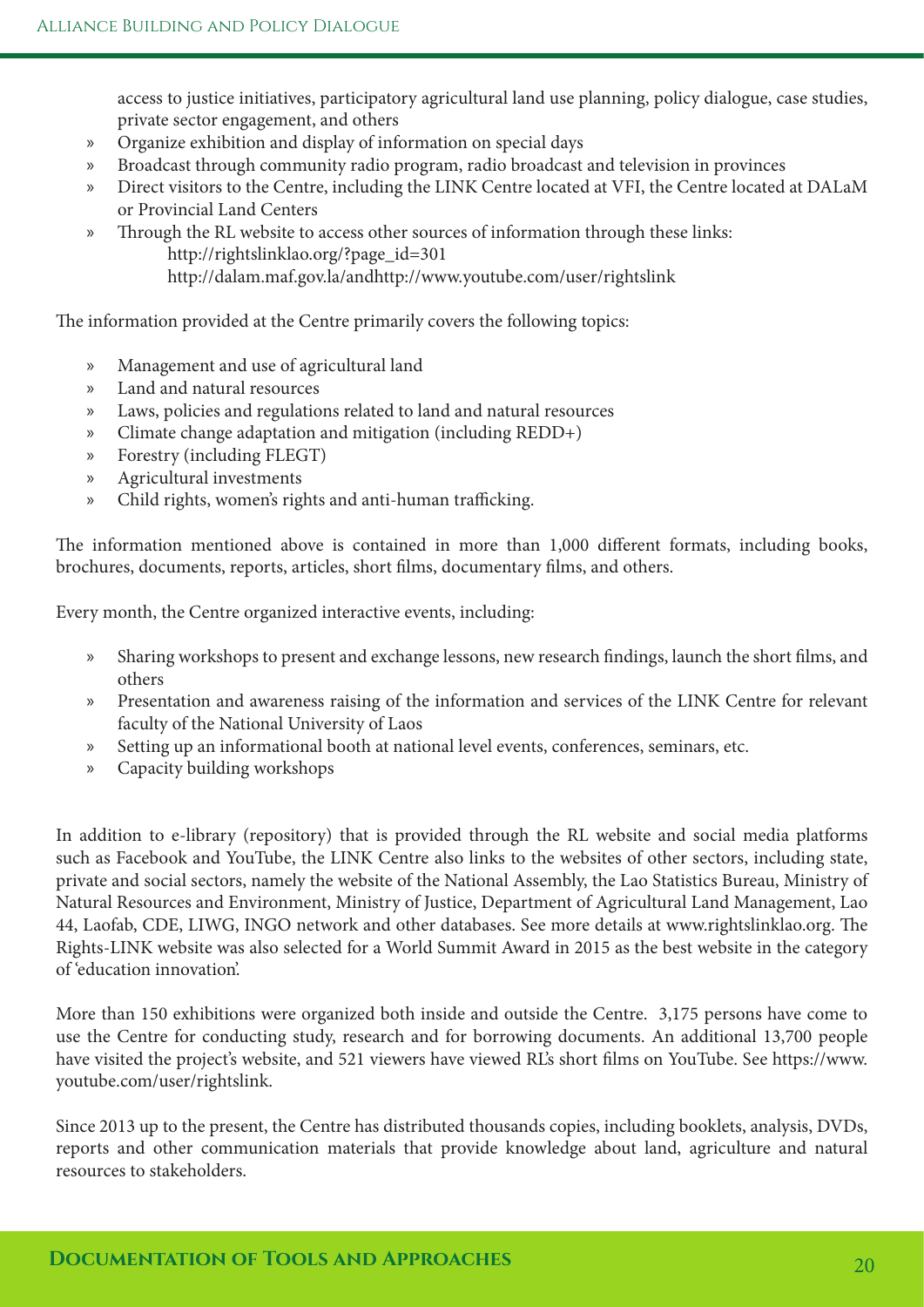#### **APPROACH 8: POLICY DIALOGUE**

RL contributed to the process of land-related policy development, and the RL team has collaborated with LIWG and development partners to prepare recommendations on the drafs of National Land Policy and Land Law. These important recommendations focused on the transfer and acknowledgement of official and unofficial rights to land use; protection of official and unofficial rights to land use; formulation of effective mechanisms for land-related confict resolution; and land-based investment that is transparent and conducive to sustainable development.

Equitable and sustainable land activity is the key driving focus of RL. Real experiences, including the results of the agricultural land management Gap Analysis conducted by the project, suggest that the Laos still faces a number of land issues. The project realizes that addressing land issues is strongly associated with the development of suitable and clear policies.

RL has set targets for implementation of activities that promote participation in the systematic and scientifc development of land policies that are in line with current environmental understanding, and are able to reduce and address problems experienced in rural areas; and that promote and support development of policies that meet the demands of all sectors: government, private industry, and local people. Specifcally, the objectives of RL are to ensure that the government is able to manage land efectively; that investors are confdent about the investment environment; that the economy grows; and that people are guaranteed rights that respect their interests so that they can build a better life.

The overall objective of policy dialogue is to influence policies through the transfer technical know-how and experience that RL has obtained from its work and from listening to the voices of local people and authorities, and to report them to central government, decision-makers and policy-makers. The specific objectives are to: 1) study in detail the draft land legal instrument; 2) prepare recommendations on the draft land legal instrument; 3) work with other sectors to conduct research and collect data to support the recommendations and ensure that the recommendations are suitable to the current environment; and 4) cooperate with other sectors of the LIWG to introduce the recommendations to policy-makers.

The target audience for the recommendations related to the draft land legal instrument are policymakers: the Department of Land Management under the Ministry of Natural Resources and Environment, the Land Law Drafing Committee, the National Assembly and the legal research institute under the National Assembly.

#### **POLICY DIALOGUE PROCESS**

RL's participation in the development and amendment process of the draft National Land Policy and Land Law began with the meeting of the Land Sub-Sector Working Group (LSSWG) where its participants agreed to establish Focus Groups to continue discussion of particular topics:

- » communal land,
- » land use planning,
- » land tenure security and policy implementation,
- » compensation, and
- » land confict resolution and leases/concessions.

Village Focus International, in cooperation with the Department of Land Management, Ministry of Natural Resources and Environment, was assigned to co-conduct the meeting to discuss two specifc topics: land tenure security and policy implementation; and compensation.

Next, RL established an internal committee of policy coordinators and law experts to study and analyze the draft land law and the draft national land policy. The committee focused on analyzing strengths and loopholes,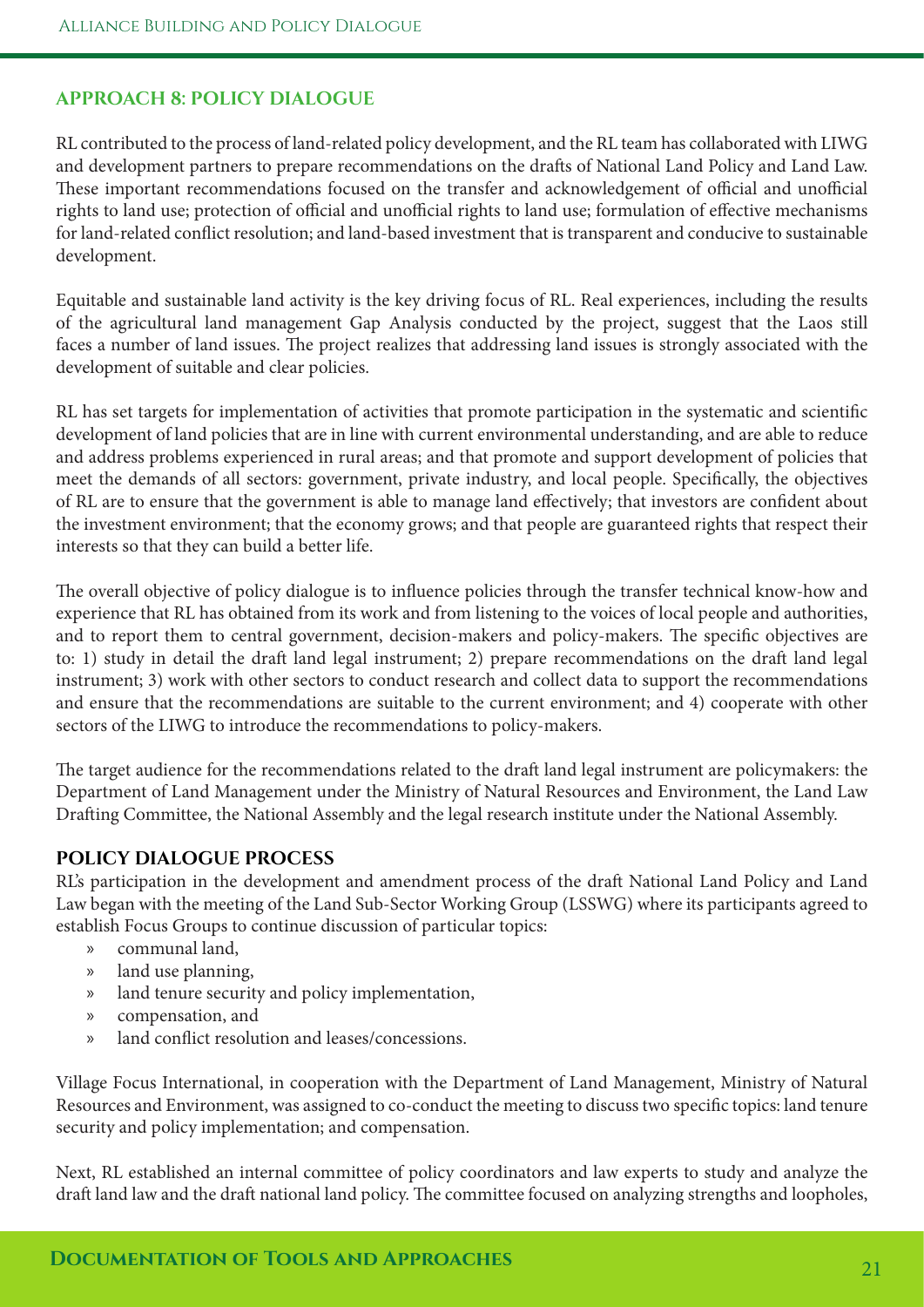suitability and potential impacts of implementing the two legal instruments based on the experience the project team has gained from working with communities and local and central authorities, and problems the project has experienced in past activities.

The RL team then presented its analysis of the draft land legal instrument and exchanged views at the LIWG, the topic oriented consultation meeting on guarantees of rights to land use and policy implementation and compensation, and the meeting of the land subsector working group. Afer the compiled recommendations were presented at the meeting of the LSSWG, participants of the meeting agreed to establish a compilation committee, made up of representatives from VFI, Mekong Region Land Governance project (MRLG), LIWG secretariat, and German Development and Cooperation (GIZ), to compile and summarize the points of views of organizations and land experts who are members of the LIWG. Then a compilation of recommendations on the draft National Land Policy and draft Land Law was prepared.

The compilation committee served as a representative of LIWG and met with policymakers. The Chair of the Draft Land Legal Instrument Assessment Committee attended a meeting to introduce the draft land legal instrument to the government, and met with the Law Research Institute of the National Assembly. During the meetings, the compilation team, on behalf of LIWG, presented their fndings and exchanged points of view on land priority policy in expectation of policy changes in the future.

To ensure the recommendations on the draft land legal instrument are defensible and backed with reliable evidence, LIWG proposed conducting research focusing on existing land literature, other land legal instruments and recorded statistics, especially those relating to land-related conflicts. The research was conducted by researchers from the National University of Laos.

#### **POLICY RECOMMENDATIONS**

In collaboration with the committee described above, RL proposed the following recommendations:

**1. Establish and recognize formal and non-formal rights to land use** – registering and titling land will provide tenure security. However, the registration and titling processes are time-consuming and costly, therefore, there is a need to recognize customary rights to land use. Moreover, before the completion of nationwide titling, communal land titles will provide tenure security for collectively used land in the communities. The land policy should promote the following activities:

- a. Promote nation-wide land titling
- b. Promote communal land titling
- c. Acknowledge customary rights to land use
- d. Promote community's participation in land decision-making processes and land governance

2. Protect and guarantee formal and non-formal rights to land use – This refers to the establishment of mechanisms for individuals and communities to protect their land tenure from expropriation without consent or without full and fair compensation prior to the commencement of the projects:

- a. Prohibit expropriation of rights to land use for investment purposes without consent of the rights holders.
- b. Full and fair compensation is made prior to the commencement of project activities.
- c. Protect land users against land acquisition or lease without their consent.
- d. Protect land users from arbitrary loss of land use rights.

**3. Establish mechanisms for land confict resolution:** including conficts mediation mechanism, establishment of an independent committee, which may involve the National Assembly or Provincial People's Assembly, to resolve conficts in which government organizations are a party.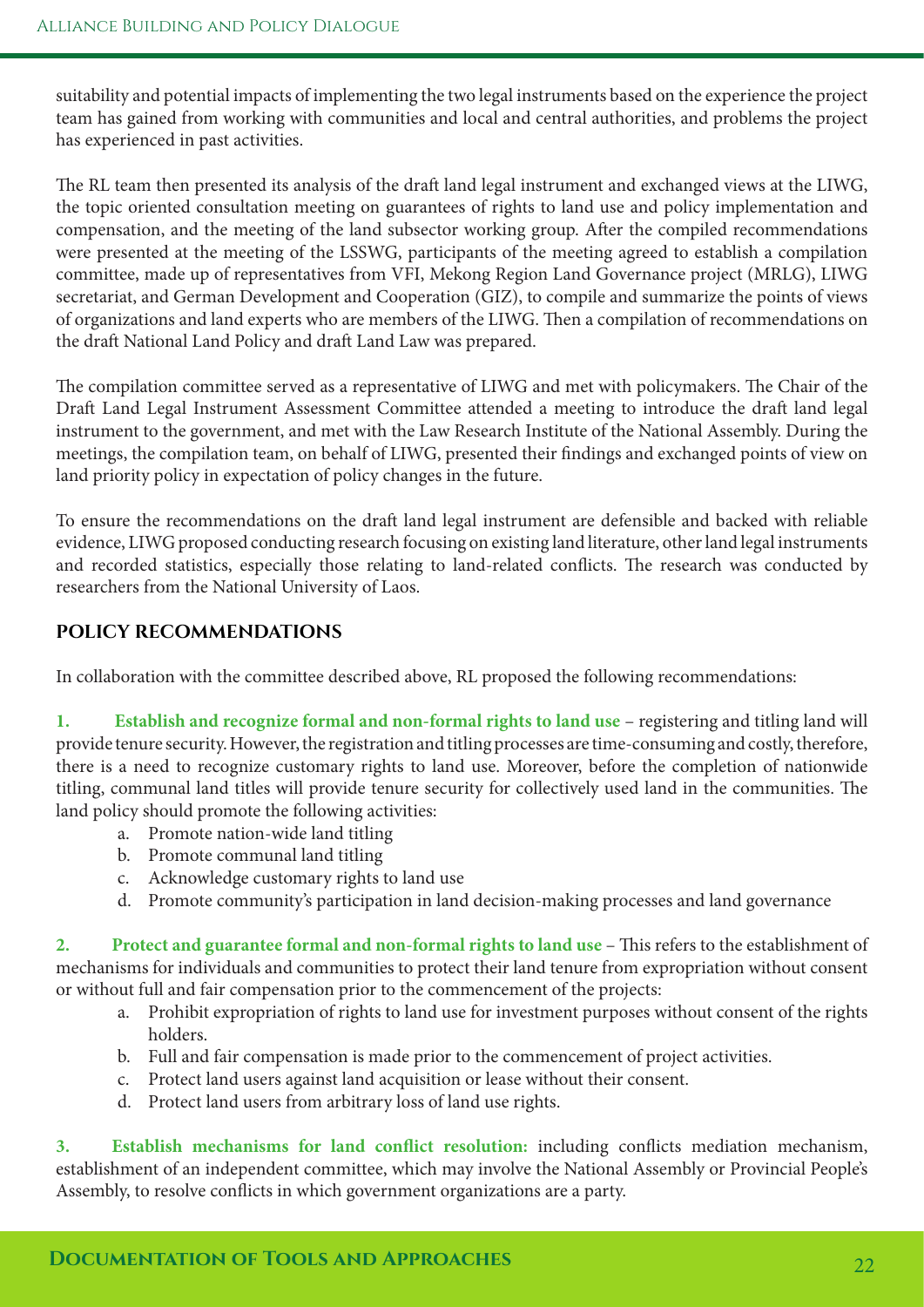**4. Turning Land into Capital:** "turning land into capital" will promote domestic and foreign investments in small, medium and large businesses which will generate national income, boost socio-economic growth, and improve people's living conditions. The promotion of land-based investment should focus on creating favorable conditions for investment, have a clear mechanism to mitigate environmental and social impacts, and be based on the principles of Free, Prior, and Informed Consent (FPIC). Full and just compensation for the loss of land or other damage from land conversion must be made before the project begins.

In addition, RL II co-chaired, with the Department of Land Administration (DoLA), consultation workshops of on two topics: 1) land tenure security and land policy implementation, and 2) compensation. The consultation workshops were organized under the Land Subsector Working Group (LSSWG) framework. RL II together with MRLG, GIZ and the LIWG secretariat also formed a 'consolidation team' with the primary aim to consolidate comments and recommendations from other stakeholders on the draft land law and national land policy and create a consolidated recommendations on both legal documents. RL also worked with researchers to conduct researches to collect evidence that supports the its recommendations and represented LIWG at meetings with policymakers.

As a result of RL's policy infuencing eforts, the following key points were achieved:

- » The government is cooperative and more eager to listen to points of view from civil society and other sectors, and has made active contributions to discussions on land issues and development and amendment of land legal instruments.
- » Meetings have been held on a regular basis to discuss land issues. These include the meeting of LSSWG which was co-chaired by the government's Department of Land Management, GIZ on behalf of development partners, and representatives of LIWG. The meeting was attended by participants from government agencies, civil organizations, private groups, and international bodies.
- » Participants in the meeting made meaningful contributions to the discussion in expectation of developing land legal instruments that are efective and realistic.
- » However, land legal instrument development is a continuous and time-consuming process and depends on a number of external factors, such as decisions by the government and policymakers. Therefore it is difficult to determine a framework for implementing the activities of the project and identifying change indicators for promoting participation in the land legal instrument development process.

#### **CONCLUSION**

The project team worked with other networks and organizations to build alliances for involving in the policy development process, especially the preparation and compilation of recommendations on the draf National Land Policy and draft Land Law. Since the groups have different points of view, it may be difficult to find a conclusion acceptable to all parties. Finally, it is difficult to convince policy-makers to accept the recommendations, as the recommendations lack enough evidences or analytic fndings to support them.

A key lesson is therefore to conduct further research to inform evidence-based policy recommendations. RL also learned that policy advocacy must be conducted through network-oriented cooperation involving several organizations, including government, private sector, civil society, academics, and afected communities, as these parties concerned play diferent roles, have diferent specialties, experience, and expertise, and diferent perceptions on land issues. Discussion forums must be promoted for all parties concerned so that they can fully voice their views. Finally, to facilitate cooperation, a main committee or team should be established to serve as a key coordinator, make decisions on urgent issues, and create favorable condition for all sectors to reach consensus on inputs into the National Land Policy and Land Law.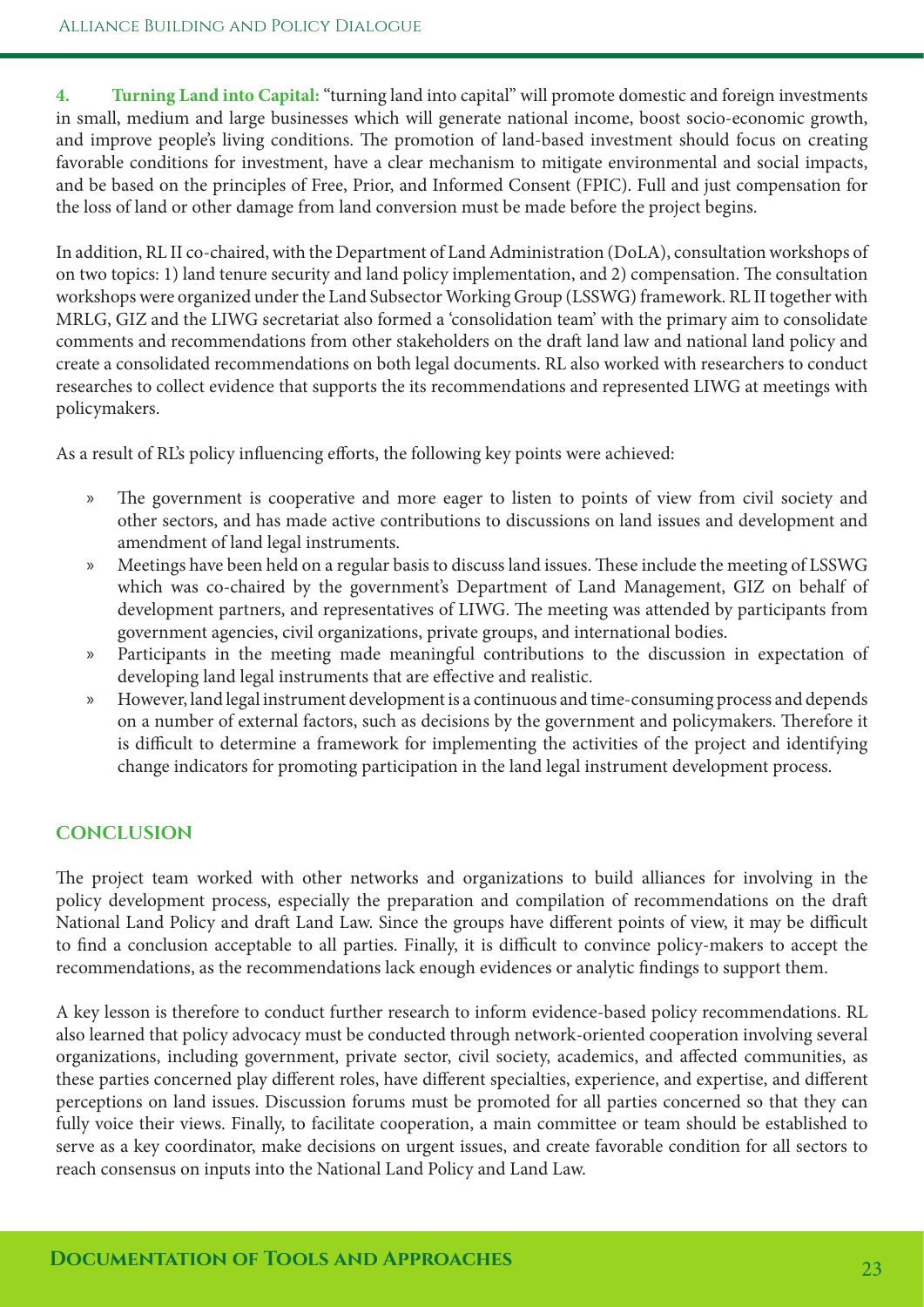

### **IV. PRIVATE SECTOR ENGAGEMENT**

#### **INTRODUCTION**

In an effort to ensure that investments bring benefits for all and are sustainable, a number of soft-law international instruments have been developed to provide global guidance on responsible agricultural investment. A prominent example is the Principles for Responsible Agricultural Investment that Respects Rights, Livelihoods and Resources (PRAI), released in 2010 by the FAO, UNCTAD, IFAD and the World Bank. As interest about responsible investment grows in Laos, all sectors are increasingly relying on international guidance and adapting it to the local context to promote, adopt and enforce responsible agricultural investment (RAI) practices.

At the same time, the agroforestry sector is gradually developing industry standards of its own, taking its cue from international guidance such as the Food and Agriculture Organization of the United Nations (FAO) Voluntary Guidelines on the Responsible Governance of Tenure of Land, Fisheries and Forests (VGGTs) (2012), as well as the Interlaken Group's accompanying Guidance Tools, the PRAI, the Committee on World Food Security's Principles for Responsible Investment in Agriculture and Food Systems (2014), and OECD-FAO Guidance on Responsible Agricultural Supply Chains (2016).

Due to the evolving nature of responsible investment discourse in Laos, there are a number of diferent terminologies used to describe 'responsible business'. Responsible business conduct (RBC) is a term recently introduced by the Organization for Economic Co-operation and Development (OECD) during the Investment Policy Review in 2016, but discursive norms in Laos tend towards Corporate Social Responsibility (CSR), "quality investment" and "green growth". These terms are widely used to describe principles and standards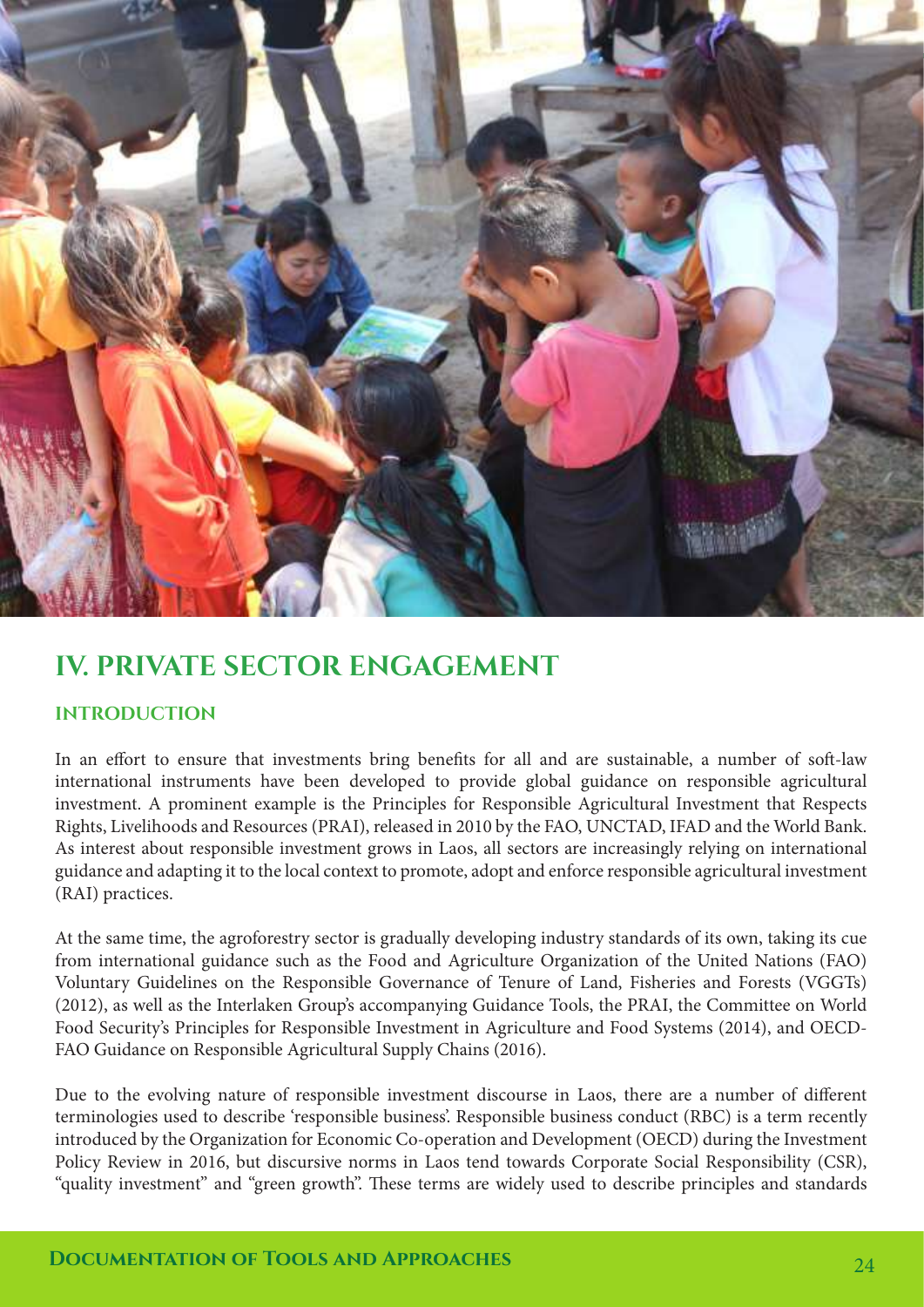for businesses to avoid and address negative impacts of their operations, while also integrating social and environmental concerns in their business operations and interactions with their stakeholders. While CSR is generally an initiative taken by private sector, RAI is seen as a mix of private sector initiative (codes of conduct, VGGTs, etc.), business-enabling state activity (legal reforms, land administration, clear jurisdictions and processes, etc.) and civil society engagement (for example, via independent oversight, mediation, etc.) The underlying message of RAI is that solutions can be found to create mutual beneft, and to reach that 'triple bottom line': people, planet and proft.

To help achieve these three aspects, the RL project led a multi-stakeholder platform to facilitate dialogue amongst civil society, private sector, researchers and government, and to produce tools that would help to implement RAI practices. The RL team also formed a joint project with an agroforestry company, Stora Enso Laos, to coproduce tools that help the company improve community engagement and land acquisition processes.

#### **MULTI-STAKEHOLDER PLATFORM FOR RESPONSIBLE AGRICULTURAL INVESTMENT**

The RAI Working Group was established in 2015 under the RL project with co-funding support from the Mekong Region Land Governance (MRLG) project. The group's aim was to foster greater engagement and collaboration across sectors to strengthen and promote standards of socially and environmentally-responsible investment, and facilitate positive engagement amongst government, agribusiness investors, civil society and communities. The group sought to identify companies that were implementing RAI and / or CSR. By collecting and disseminating examples of responsible investment practices in Laos, the group aimed to encourage a broader range of investors to integrate social and environmental concerns into their business operations within the Lao context.

The RAI Working Group was established as a voluntary forum and collaboration amongst private sector, civil society and government in Laos. The group comprised more than 30 members across three sectors: (1) key government agencies responsible for national planning and investment promotion, land use planning, forestry, agricultural production, and land administration and management, (2) private sector representatives from international fnancial institutions, agribusinesses, and agroforestry consultancy frms, and (3) civil society organisations, both national and international, working on community development and land issues.

The RAI Working Group collectively agreed on three thematic areas for prioritising activities. These were:

- **1. Data Collection, Analysis and Dissemination:** the group sought to supplement limited RAI information in Laos by gathering case studies of existing agribusiness investment practices, including constraints and opportunities, and potential benefts to all relevant sectors. By identifying examples of investors who are working towards responsible agricultural investment, the group aimed to document replicable practices that could serve as models for other companies, as well as identifying opportunities for improvement.
- **2. Cross-Sector Dialogue, Collaboration and Knowledge Exchange:** the group aimed to develop a shared understanding of CSR and RAI, and to facilitate cross-sector dialogue through regular workshops, sharing forums, field visits and co-development of information tools. The group sought to forge cross-sector links to address shared challenges involved in implementing responsible business practices.
- **3. Build Partnerships for Promoting RAI:** the multi-stakeholder process and co-production of knowledge is intended to foster ongoing partnerships amongst all stakeholders for strengthening application of RAI practices in Laos.

The RAI Working Group undertook a Study Tour to gather information and data about experiences of agribusiness investment in southern Laos. The Group met with communities, companies and local authorities, and compiled their fndings into a series of case studies. Below is a summary of the key fndings: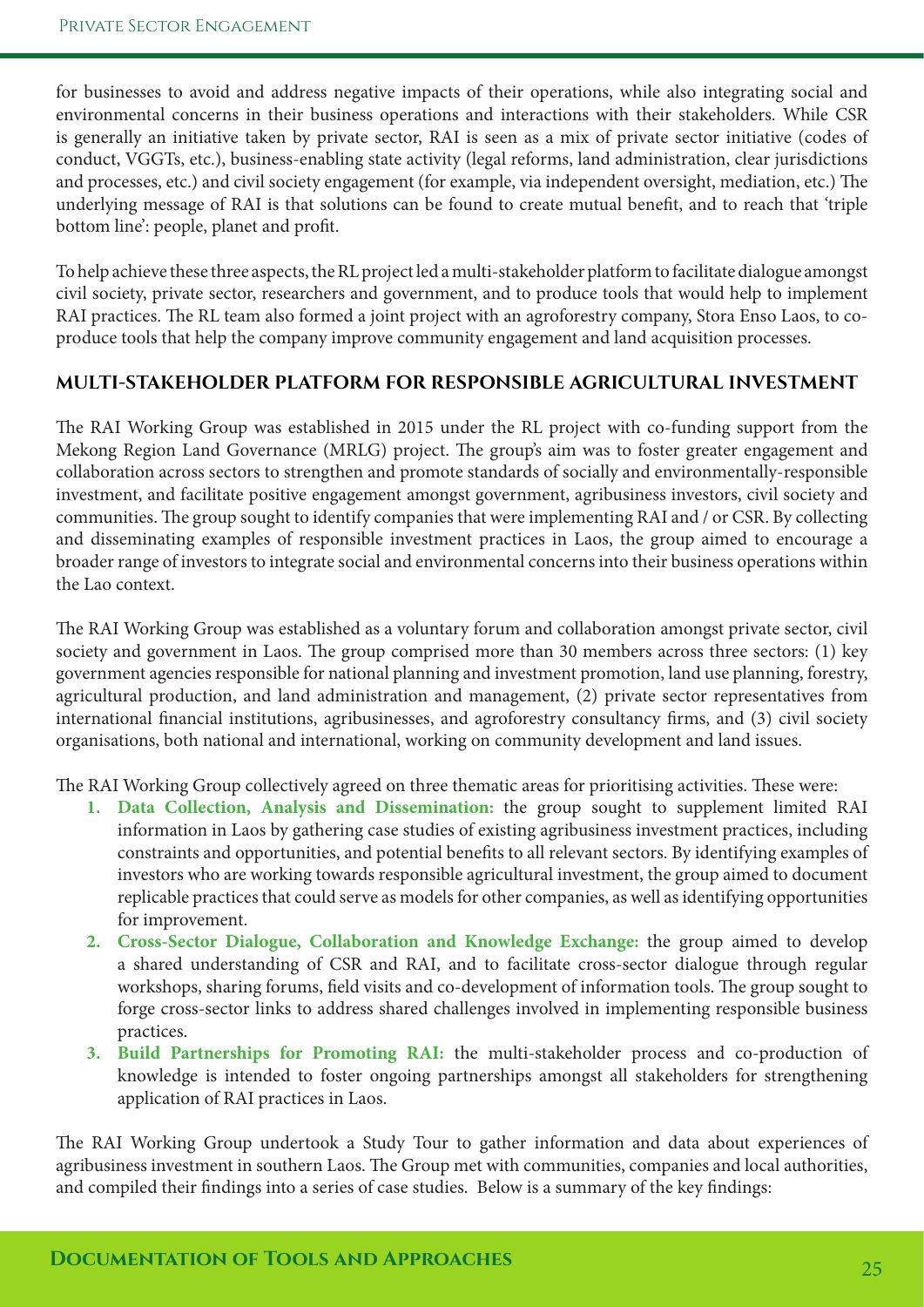- » If the company obtains a 'social license to operate' from the beginning of the project, social conficts can be avoided, business risks can be mitigated, efficiency can be increased, and delays can be prevented;
- » Responsibly implemented investment projects have potential to contribute to sustaina
- » ble national development by helping to alleviate poverty, promoting sustainable use of natural resources, providing employment opportunities and job training, infrastructure and economic opportunities for communities;
- » Clear and transparent processes for land allocation and governance are a common aim for government and companies, to create a fair and consistent operating environment that benefts all parties;
- » Responsible business practices can provide access to new markets for companies;
- » Community consultation and engagement following FPIC principles can help maintain social harmony and build better relationships amongst all actors involved; and
- » Responsible investment can bring economic benefts for companies (expanded market share and profts), government (economic growth), and communities (increased household income).

**Picture: Case Studies produced by the RAI Working Group "Experience of Agribusiness Investment in Lao PDR". 2016.**



### **EXPERIENCE OF AGRIBUSINESS INVESTMENT IN LAO PDR**



Mekang Regional Land Governance Programme

This document presents the experiences of two investors.<br>Stora Enso Lao Co. Ltd (SEL) and Outspan Boloward Lin-<br>heat (OM), who have invested in againstances plantation<br>procedures when the scalar presentation of the scalar For the presence of the state of the comparation and benefit shoring. (3) community expagement, and (4) gives<br>mem, and (4) gives mechanisms. They are the result of<br>a week-long multi-stateholder expagement and dalogue,<br>the

#### Context and Approach

From 7th to the 10th December 2015, the Ministry of Planning and Insections in MPI co. - Act the Testporalis Insection must Study Tour in our particle in the State and State and Planning and State and State and Planning S investment, particularly as they relate to protecting and pro-<br>moting land lanure for rural communities.

now a comparison with a set and OBL – were approached to participate in the Study Tour to allow participates to see first hand the wallfiles of implementing responsible investment particle in the Study Tour to allow perfor

quarty of measurement in Last.<br>
This Study Team of a multi-stateholder working<br>
group on Responsible Investment in Lee PDR. The group<br>
has the goal of improving averages and understanding of<br>
parameting more for cross --s

The Study Tour group comprised representatives from central and local government, private sector, development part-<br>nex, members of the Land Issues Working Group (LIWG),<br>and a local media representative. Participating organisations are identified in full at the conclusion of this report

are seemes and a transfer and provided levels with local authorities, community and company representatives were foolitations of the scalar of the case of the star of the stars and information constructed testing the stars

#### September 2018

#### **LESSONS LEARNED**

The case studies provide useful lessons for potential and existing land -based Investors<br>In Laos, NGOs and government alike, Key<br>Take Tome Invessages \* from these case studios are

- $\begin{tabular}{l|l|l|} \hline \textbf{M} \textbf{N} \textbf{m} \textbf{a} \textbf{t} \textbf{c} \textbf{m} \textbf{c} \textbf{b} \textbf{c} \textbf{b} \textbf{c} \textbf{b} \textbf{c} \textbf{c} \textbf{b} \textbf{c} \textbf{c} \textbf{c} \textbf{b} \textbf{c} \textbf{c} \textbf{c} \textbf{b} \textbf{c} \textbf{c} \textbf{c} \textbf{c} \textbf{b} \textbf{c} \textbf{c} \textbf{c} \textbf{b} \textbf{c}$ between rational standards and the<br>complexity and degal plu-<br>ration of the complexity and legal plu-<br>ration of the Lao logal system, more compli-<br>ancal with the Law will not yield the certainty<br>long-term.
- assengaging with communities prior to investment radices long a semi-fisk to<br>investment projects compares should<br>begin community consultations well in ed-<br>vance of the project beginning a and centrius<br>sugging throughout the project cycle to resolve any inner as they aris
- upGovernment plays a key role in promoting and setting standards for responsible investment practices to at the space and<br>that quality investors, investors require and<br>enabling environment with dearly defined ad-To at. ministrative and governance processes
- **Bunplementing** responsible Investment requires a multi -stakeholder effort and increased cooperation between private sector and ONI society. Threats sector<br>and NGCs do not have to be adversaried they<br>conclude also – these case studies highly done<br>the best of working together, and show that preference of working together,<br>and show that an
- MAAI stakeholders involved require a deeper understanding of how to implement responsible investment practic es. Central and local government, investors<br>NGOs and communities have gaps in their knowledge regarding key copies such as land<br>rights, applying CSR standards, what constitutes free, prior and informed consent (FPK) stakeholders." roles and responsibilities during<br>land allocation and acquisition processes and<br>grievance resolution processes.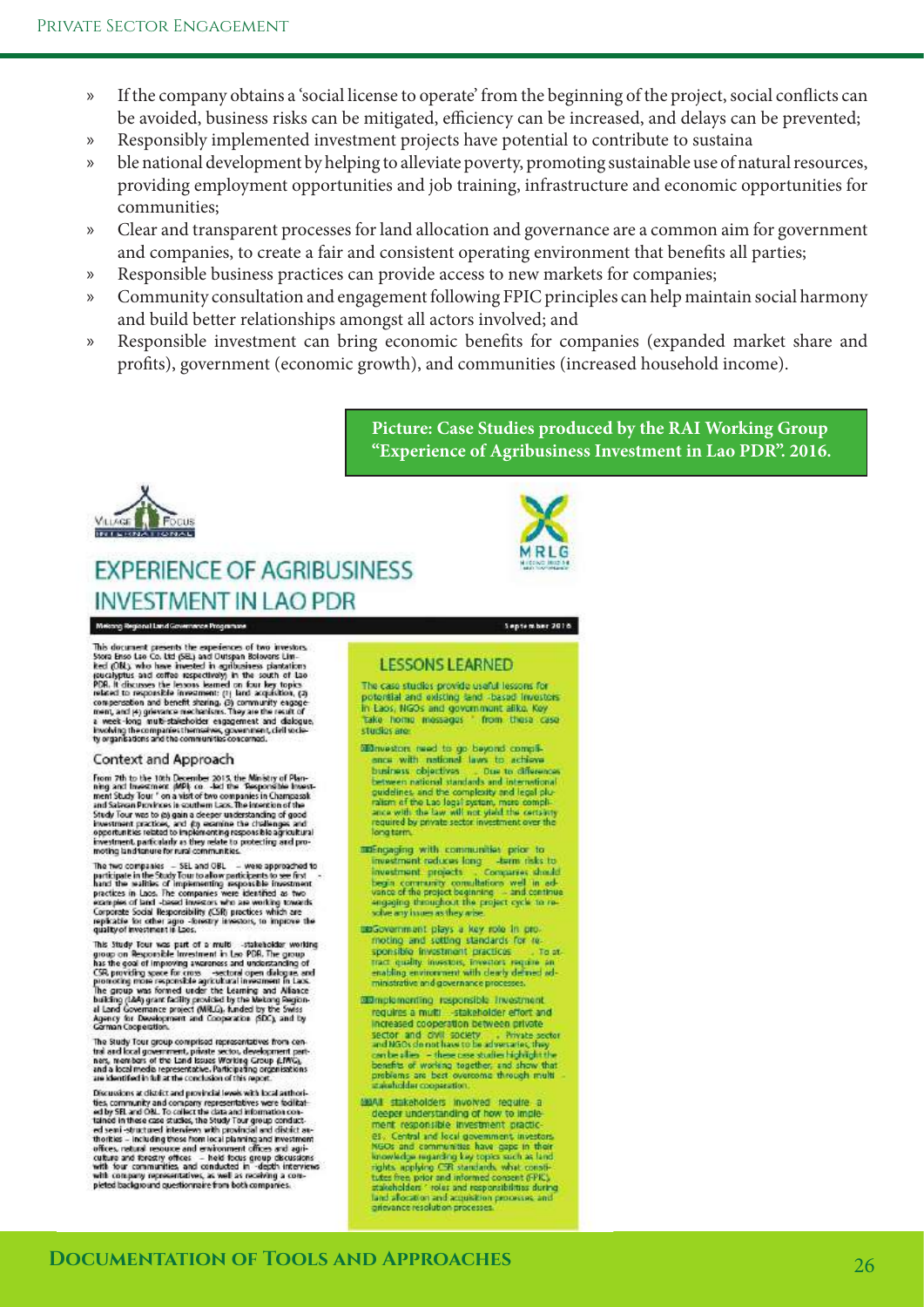#### **CHALLENGES FOR PRIVATE SECTOR ENGAGEMENT**

As a frst step, the RAI Working Group sought to understand the barriers and opportunities for expanding and deepening cross-sector collaboration, particularly between local CSOs and agribusiness investors in Laos. Based on discussions and group exercises, below is a summary of factors hindering engagement between civil society and private sector in Laos:

- » Private sector does not see the benefts of partnering with civil society, so are unwilling to allocate resources for working together;
- » Small-Medium Enterprises (SMEs) operate in a rapidly changing business environment, and ofen do not have the resources, willingness or interest to work long-term with CSOs;
- » Unspecifed timing, and diferent concepts of timeliness and scheduling between CSOs and companies;
- » Lack of precedents for CSO-private sector cooperation;
- » Language barrier (many investors are Chinese or Vietnamese speaking);
- » Lack of investor accountability to domestic laws;
- » Lack of RAI or CSR guidance adapted for Lao context;
- » Lack of knowledge on both sides of international good practices and standards;
- » Difficult to access investors/project owners;
- » Lack of reliable data on investment projects, and non-transparency;
- » Lack of knowledge of each other's work and goals, leading to mutual distrust that does not induce cooperation.

A series of risks were inherent in the RAI Working Group – some were expected and could thus be mitigated by confdentiality agreements and clear guidelines, however some became apparent during the process. Risks to CSOs included being viewed as a lackey or marketing tool for companies, or accused of helping agribusinesses with their "greenwashing" . Similarly, when co-producing the agribusiness case studies, CSOs faced the risk of jeopardising future collaboration with the companies if they did not agree with the fnal product, or faced criticism from other stakeholders if the fnal product was deemed not critical enough.

A key challenge for CSOs working with companies is to keep afected communities' interests and wellbeing central to all collaborations. There are risks to the companies engaging with civil society too – some concerns of the private sector are that CSOs may have a hidden agenda to expose companies' practices. Some agribusiness investors cited a lack of clear objectives from CSOs wanting to "engage" with the private sector, without clearly defning the purpose or what the "engagement" would entail. Both sides need to share an understanding of the objectives of the partnership, keep channels of communication open, negotiate clear terms of engagement from the beginning and forge a mutual agreement for working together.

#### **CONCLUSION / RESULTS**

As a result of the RAI Working Group process, a local CSO and agroforestry investor (Stora Enso Laos) began a joint collaboration aimed at improving the company's land acquisition processes and community engagement. The joint project aligns with the partners' mutual interests in strengthening company-community consultations and engagement, and bringing the investor's land acquisition processes in line with international FPIC standards. The project, supported by MRLG, produced a series of community consultation and communications tools, and provided training and capacity building for the company's Land Team to improve community engagement. Responsible investment is still in its infancy in Laos, but there is clearly a growing interest from across all sectors. Government rhetoric and legislative reforms indicate that Laos is entering a new era in terms of investment, making efforts to close the floodgates that were opened during "turning land into capital" and instead attracting quality investors to "LAOS, the Land of Ample Opportunities & Success" (MPI, 2016).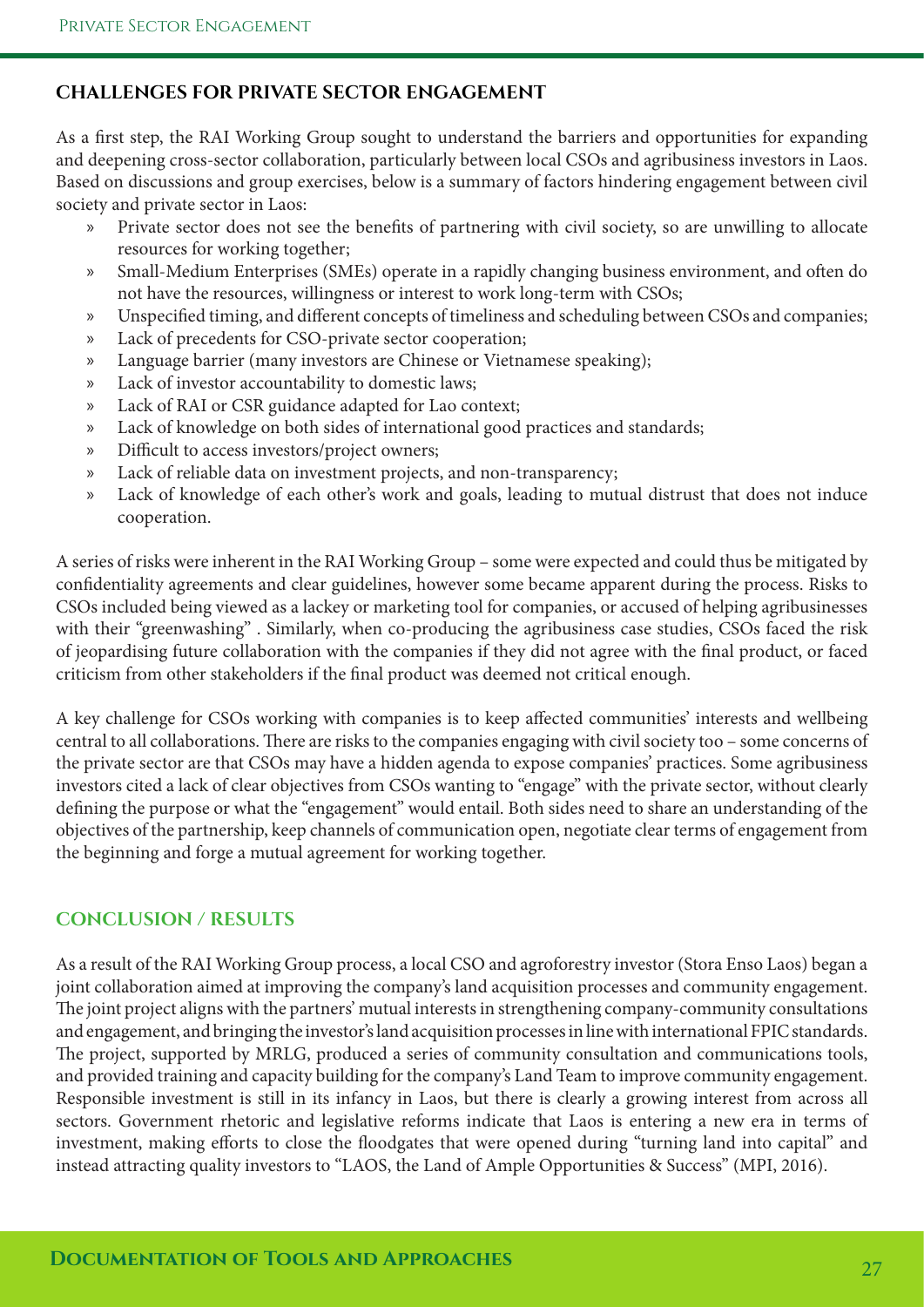Picture: example of communications tool "Village and Company Partnership Agreement" coproduced by Stora Enso Laos and Village Focus International. 2017.





However, the working group process revealed that there remain large gaps in knowledge regarding RAI amongst all actors involved – including understanding of domestic laws and regulations, international standards and soft-law instruments. Creating a shared understanding of these terms is fundamental to implementing and enforcing them.

The working group process further revealed that although there is increasingly willingness for cross-sector collaboration between civil society and private sector, there are few actors on either side equipped with the tools or experience to implement joint initiatives. Trust frst needs to be built amongst all sectors to facilitate more meaningful cross-sector collaboration. Groups such as the RAI Working Group could be expanded to create new avenues for dialogue and seek ways of strengthening cooperation between government, investors, civil society, and communities.